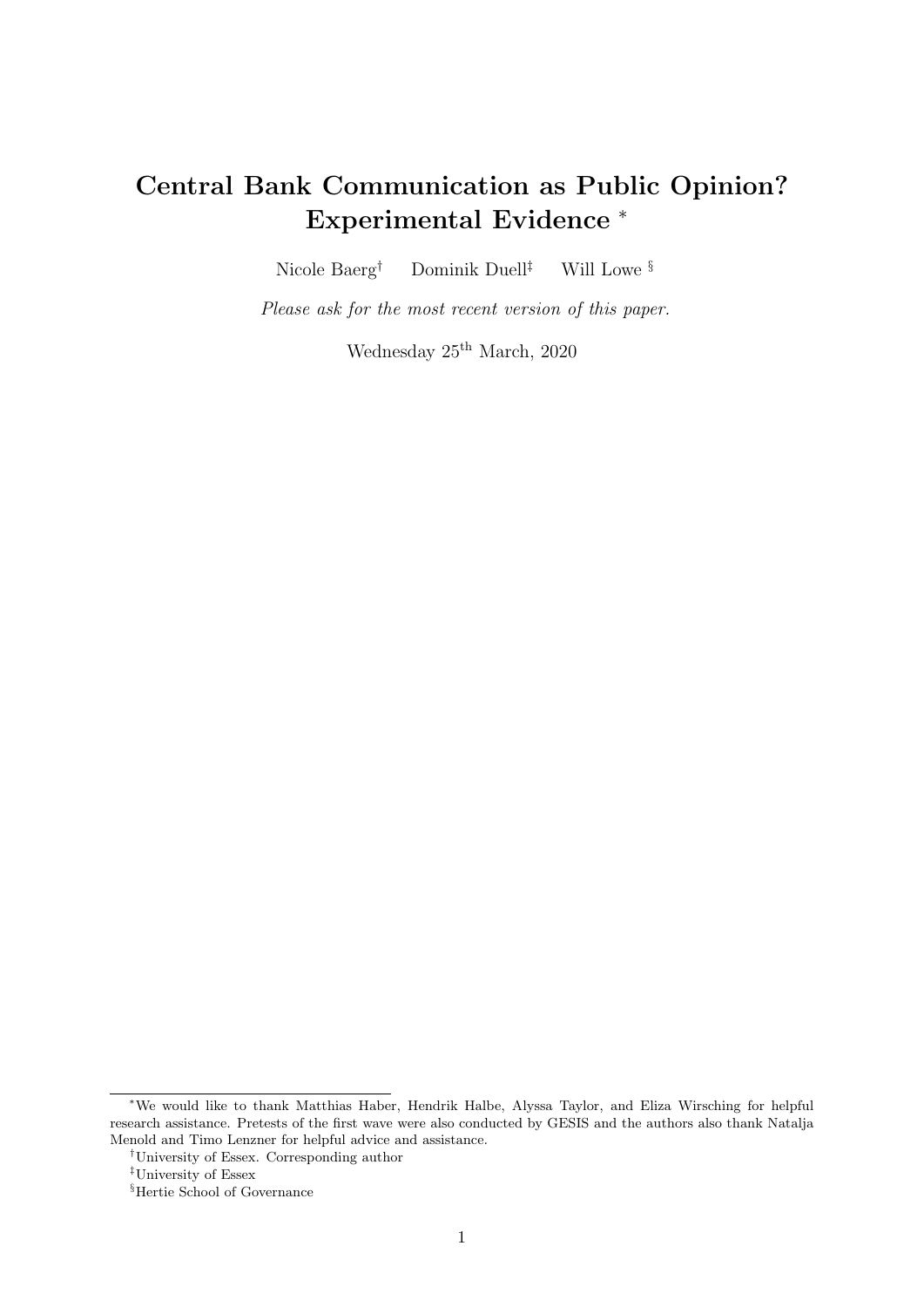#### Abstract

A single supranational organization, the European Central Bank (ECB), has a particularly challenging job as it must communicate complex policy information to over 300 million citizens living across 19 member states in the Eurozone. Embedding a vignette experiment into two waves of a panel survey of German households, we examine ways in which communications by the ECB affect individuals' information uptake as well as their inflation expectations. We also test whether approval (or not) of the ECB's policies, news media consumption, and an individual's policy congruence affect how panelists respond to central bank communications. Our main empirical findings suggest that short and clear snippets of ECB information are most effective in shaping respondents' inflation expectations. We also find that respondents more skeptical of the ECB are less likely to incorporate ECB information and that policy congruence with the ECB's target has little to no effect.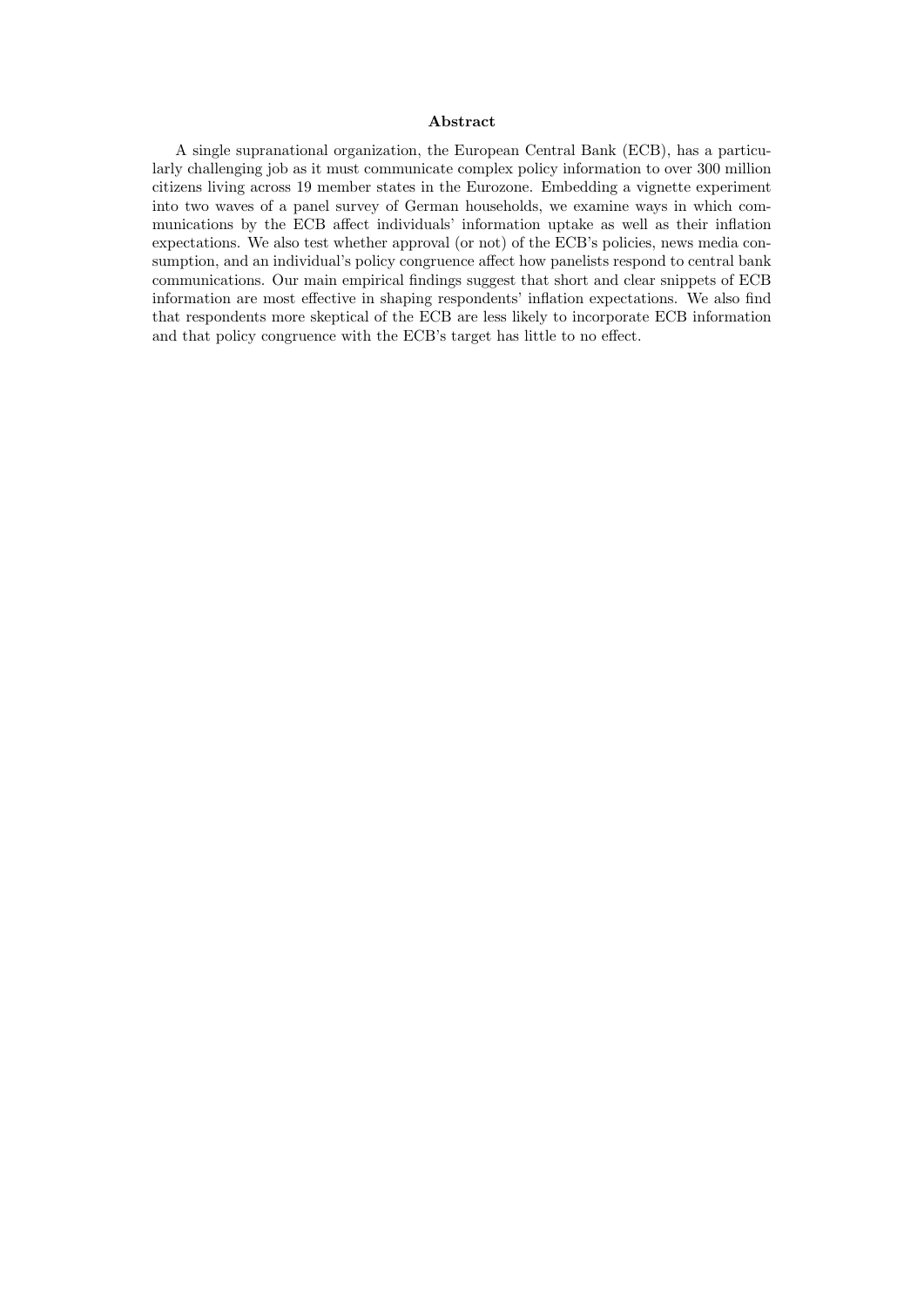### 1 Introduction

A single supranational central bank, the European Central Bank (ECB), regularly communicates complex monetary policy information to Eurozone citizens. These citizens are distributed across 19 different countries, with nationally distinct economies and heterogeneous populations. Monetary policy – or actions taken by a monetary authority that determine the size and rate of growth of the money supply – is generally thought to be particularly difficult for citizens to understand. The complexity of monetary policy has been blamed for why we rarely see societal cleavages over monetary policy preferences as well as a lack of political mobilization of those interests.<sup>[1](#page-2-0)</sup> Yet, despite their lack of knowledge, citizens' expectations of the economy are crucial in determining economic outcomes.[2](#page-2-1) This leads to a conundrum such that on the one hand, successful monetary policy depends on the central bank's ability to inform the mass public and yet, on the other hand, the public shows limited confidence in their financial literacy and limited interest in understanding what central banks do or say.

One way that central banks can influence the public and increase financial literacy is through the supply of central bank communications, but what type of communication works best? Previous studies have shown that the clarity of central bank communications matters.[3](#page-2-2) Jansen (2011) finds that even if a central bank communicates regularly, if it does so opaquely, the impact of its communications is lesser than if it were to communicate more clearly. Thus communications that are clear and comprehensible are also those statements most likely to be effective. In addition to the supply of information, however, recipients must also be receptive to the information sent by the central bank as well. That is, given a new piece of information, an individual must trust that the information is credible and be willing to incorporate the information into his or her beliefs.<sup>[4](#page-2-3)</sup> Political biases that individuals have therefore may also play a role in the up-take of central bank information.

One significant problem in teasing apart these effects is that in the real world, we observe both the central bank disseminating information and citizens taking up the information (or not) simultaneously. Previous studies therefore have a difficult time isolating the causal effects of central bank clarity while also investigating the political mechanisms and/or moderators that may influence receptivity to central bank information. To improve upon this, we embed two

<span id="page-2-0"></span> ${}^{1}$ Bearce [2003.](#page-24-0)

<span id="page-2-1"></span> $2^2$ Bernanke [2007;](#page-24-1) Bodea and Hicks [2015;](#page-24-2) Bachmann, Berg, and Sims [2015.](#page-24-3)

<span id="page-2-2"></span><sup>3</sup> Jansen [2011.](#page-25-0)

<span id="page-2-3"></span><sup>4</sup>Ehrmann, Soudan, and Stracca [2013.](#page-24-4)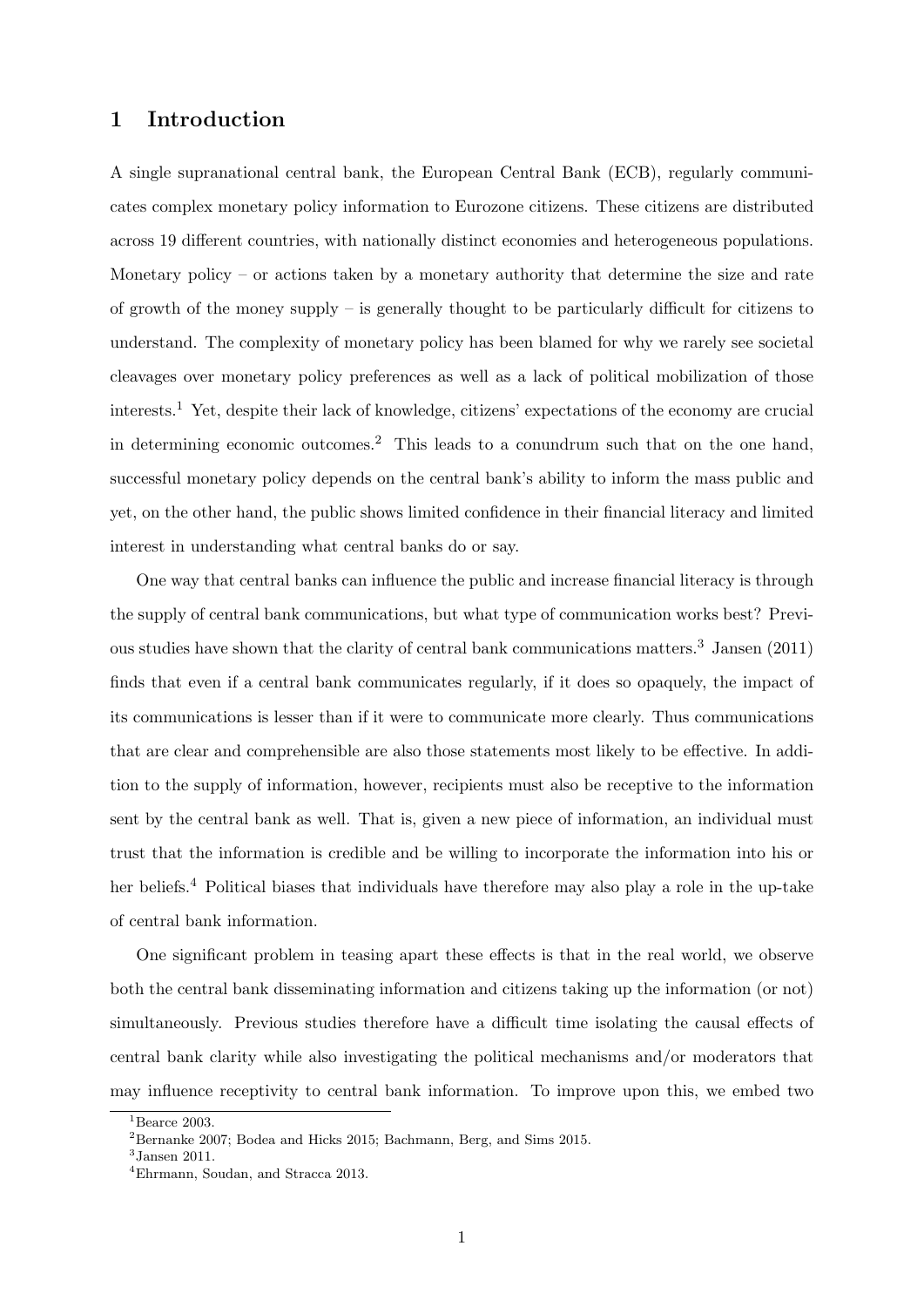different vignette experiments into a panel survey of German households. We then directly manipulate central bank statements that panel respondents receive. We test both whether central bank clarity and statement brevity matters for respondents' inflation expectations. In a second step, we also test for political mechanisms and moderators that the literature suggests might shape inflation expectations as well.

We find evidence that shorter and more precise central bank statements move respondents closer to the central bank's announced inflation target. We also find at the aggregate level that more (less) positive opinions of the ECB are associated with more (less) information updating, which is important as it suggests that economic expectations are entangled with public opinion. We also find that the more a respondent is exposed to the news, the more difficult it is to influence his or her inflation expectations. This is likely because they are more informed in the first place. Finally, we find little evidence showing that policy congruence matters for the susceptibility of ECB communications.

Our findings contribute a new understanding of the causal effects of central bank clarity and brevity as well as evidence on the role that political biases can play in shaping information receptivity. As mentioned above, our findings are important because how citizens learn about monetary policy has implications for the success of monetary policy. For example, if financial stability depends on everyday citizens making calculated market adjustments based on economic information, and if only a sub-section of citizens up-take information from the central bank, financial recovery might be longer and more painful than the case when central bank information informs a broader spectrum of people. Interestingly we find that, as the public worsens their opinions of the central bank, the central bank's ability to use central bank communications to shape their expectations goes down. Methodologically, our paper contributes to the literature that examines the origins of households' inflation expectations using survey experiments.[5](#page-3-0)

#### 1.1 Literature Review and Theoretical Expectations

Financial knowledge – or the ability to understand how money works – is necessary for undertaking many daily activities, such as following news about the economy, managing debt, and buying a home. A basic understanding of financial concepts and the ability to apply numeracy skills can ensure that citizens manage their own financial affairs and react to news and events in ways that benefit households' own financial well-being. Previous studies find that those with

<span id="page-3-0"></span><sup>5</sup>Armantier et al. [2016;](#page-24-5) Cavallo, Cruces, and Perez-Truglia [2017;](#page-24-6) Roos and Schmidt [2012.](#page-25-1)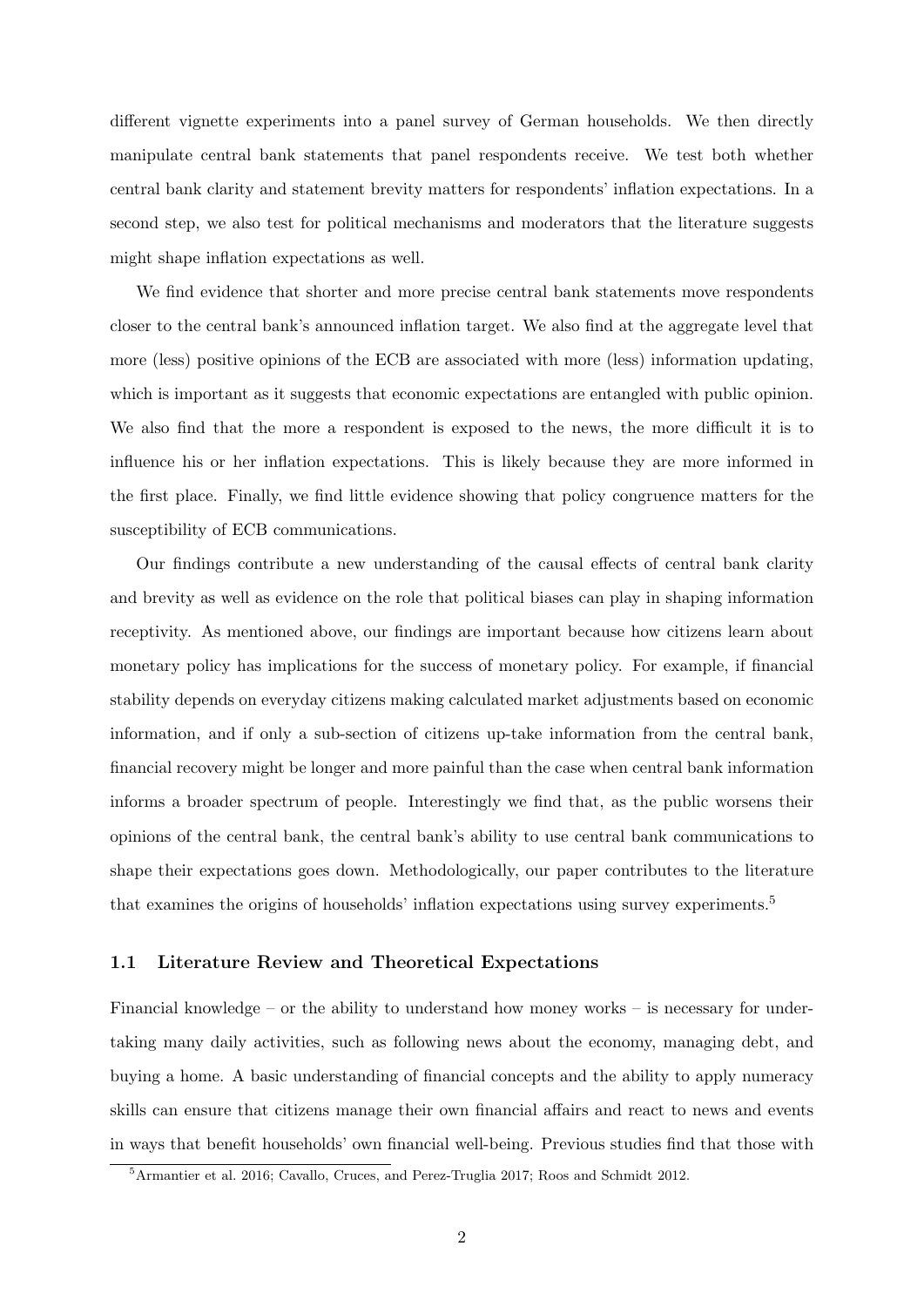higher levels of financial knowledge make better investment and retirement decisions and are also less likely to accumulate debt.<sup>[6](#page-4-0)</sup> Central banks have recently tried to capitalize on the links between central bank communications and financial literacy by paying closer attention to how they provide information to the mass public. According to Cavallo, "All these efforts may help central banks increase the speed which which individuals react to monetary policy".[7](#page-4-1)

Given that financial knowledge is important for understanding how the economy works as well as forecasting where the economy is going, it is imperative that we understand the sources of citizens' economic views. Our particular focus in this paper is on the origins of inflation expectations and the causal role that information and political biases may play in shaping inflation expectations. Many if not most individuals have an information deficit when it comes to understanding how monetary policy works. One recent study surveyed Dutch households about their degree of knowledge about what the ECB does. These authors find that the public has very limited knowledge about the ECB, such that, in asking a number of questions about its role, respondents incorrectly guessed more than half of the eleven questions on average.<sup>[8](#page-4-2)</sup> Furthermore, not only are people relatively uninformed about monetary policy but also individuals have very little desire to become more informed.<sup>[9](#page-4-3)</sup> Thus the backdrop to our study is that individuals are both relatively uninformed and also relatively uninterested in learning about monetary policy. These factors might make central bank communications particularly challenging for policymakers and so understanding how much and through what channels communications work in shaping economic beliefs is paramount.

How do people form their beliefs about inflation? To what extent does the information clarity and brevity matter for households' inflation expectations? To tackle these question, we examine both the supply of information by central banks as well as the receptivity to messages across treatment groups and within treatment subgroups. New to this study is that we bring together these research components in a way that can account for possible co-determination. We examine firstly, whether clarity and brevity in central bank communications influences citizens' expectations of future inflation and secondly, examine whether citizens' political predispositions and beliefs influence their willingness to take-up central bank information in the first place.

Studies on central bank communication argue that clarity represents a crucial dimension of central banks' communication. Previously, researchers measure clarity by examining either the

<span id="page-4-0"></span> $^{6}$ Hastings, Madrian, and Skimmyhorn [2013;](#page-24-7) Clark, Lusardi, and Mitchell [2017.](#page-24-8)

<span id="page-4-1"></span><sup>7</sup>Cavallo, Cruces, and Perez-Truglia [2017,](#page-24-6) p.4.

<span id="page-4-2"></span><sup>8</sup>Cruijsen, Jansen, and De Haan [2015.](#page-24-9)

<span id="page-4-3"></span><sup>9</sup> [Ibid.](#page-24-9)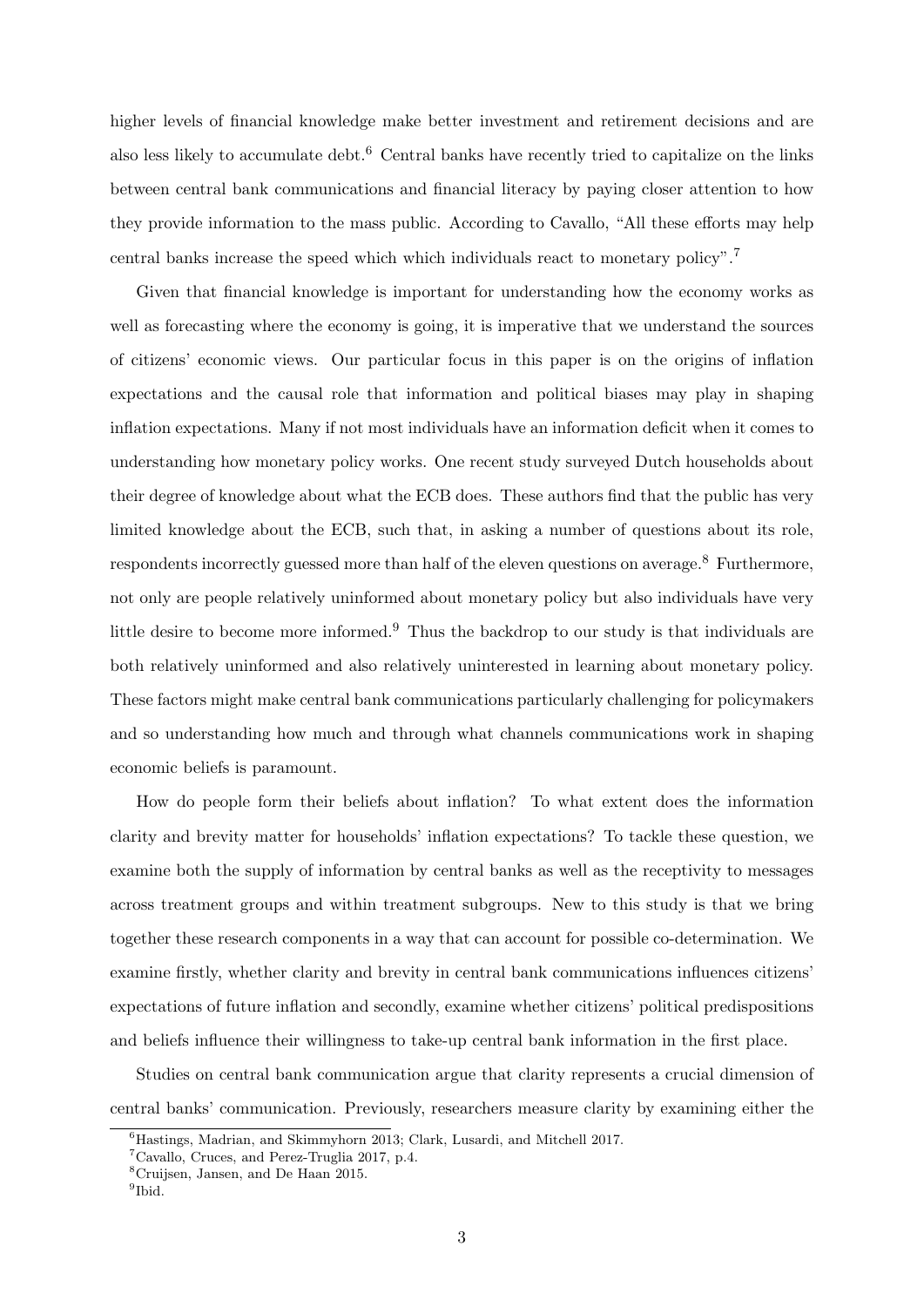readability of central bank communications<sup>[10](#page-5-0)</sup> or the expressed level of uncertainty in central bank statements.<sup>[11](#page-5-1)</sup> Rather than focus on readability or uncertainty, in this paper we focus on the level of precision contained in central bank information by focusing on numerical anchors as well as on the length of central bank information. We say a statement is more clear when it includes numerical anchors and targets and when the information presented is relatively short. Building on the literature reviewed above, our first main set of hypotheses is that:

- H1 Central bank statements that use numerical anchors affect individuals' inflation expectations more than statements that do not use numerical anchors.
- H2 Central bank statements that are short are more influencing than longer statements.

In addition to the supply side, individuals must also be willing to incorporate information into their beliefs. Previous literature, mainly from economics, usually depicts citizens as optimally combining prior beliefs with information using Bayes' rule. Applied to inflation expectations, Bayesian learning assumes that citizens have prior beliefs about monetary policy outcomes and that citizens update their knowledge by taking new information into account and then revising their prior beliefs, forming posterior inflation expectations. For example, if someone thinks that inflation will be  $1\%$  and then is given information that it will actually be  $2\%$ , using Bayes' rule, the individual's posterior will be some weighted average of the two, with both the prior and the data contributing to the individual's posterior belief. To date, the empirical evidence in favour of Bayesian learning is mixed. Some authors find that individuals fail to incorporate all the available information provided,<sup>[12](#page-5-2)</sup> yet others interpret the evidence in favour of rational inattention. Still other research suggests that individuals use inaccurate sources when forming their inflation expectations[13](#page-5-3) which some authors interpret as evidence of cognitive limitations.

Citizens may also incorporate economic information in ways that depend on political traits such as their policy preferences or evaluations that they make about institutions sending the information. Rather than be solely calculated inputs, inflation expectations might follow some-thing more akin to Zaller's Receive-Accept-Sample model of opinion formation.<sup>[14](#page-5-4)</sup> According to this model, an individual's inflation expectations might depend on what they have heard or read about and whether and to what extent they accept this information because it is consistent

<span id="page-5-0"></span> $10$ Jansen [2011;](#page-25-0) Bulíř, Čihák, and Jansen [2013;](#page-24-10) Montes et al. [2016.](#page-25-2)

<span id="page-5-1"></span> $^{11}\mathrm{Baerg}$  [Forthcoming.](#page-24-11)

<span id="page-5-2"></span><sup>12</sup>Mankiw, Reis, and Wolfers [2003;](#page-25-3) Armantier et al. [2016.](#page-24-5)

<span id="page-5-3"></span><sup>13</sup>De Bruin et al. [2011;](#page-24-12) D'Acunto et al. [2019.](#page-24-13)

<span id="page-5-4"></span> $14$ Zaller [1992.](#page-25-4)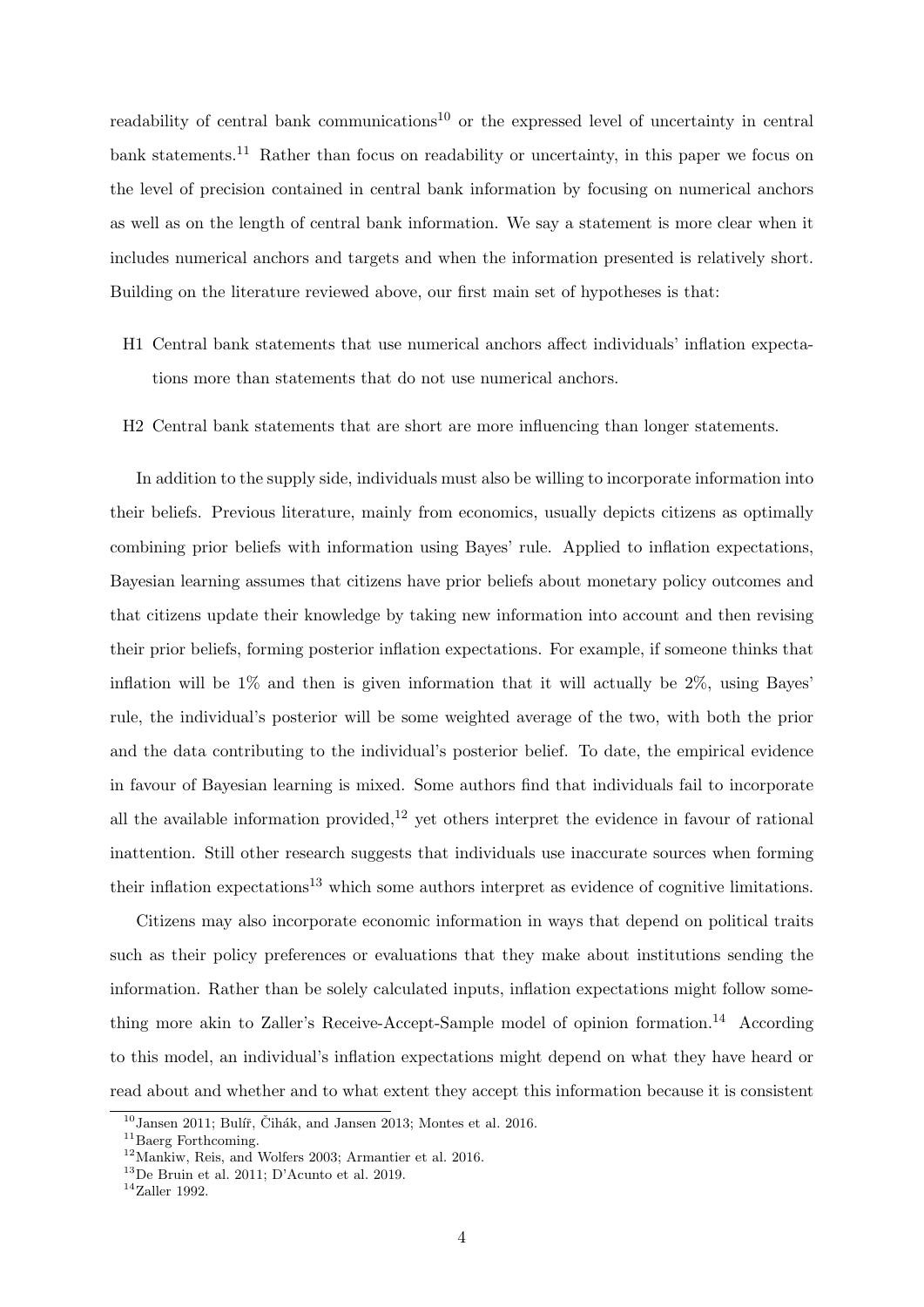with their political biases. Inflation expectations, therefore, might reflect public opinion, making them more similar to other kinds of public opinion rather than or in addition to computed statistical quantities. Furthermore, inflation expectations may also depended on political support for policy decisions<sup>[15](#page-6-0)</sup> or on the level of congruence individuals have for the central bank's policy.<sup>[16](#page-6-1)</sup> Finally, expectations may depend on perceptions of performance. Indeed, if the public does not think the central bank is doing a good job, individuals may discount any information sent to them by the institution. This would mean that inflation expectations co-vary with political biases rather than (or in addition to) economic fundamentals. Thus our other set of hypotheses are that:

- H3 Central bank information is more likely to attenuate expectations for those individuals who hold favorable opinions of the central bank.
- H4 Central Bank information is more effective in affecting individuals with higher financial literacy.
- H5 Central bank information is more persuasive for those individuals with policy preferences closer to the central bank's target.

As mentioned above, in the real world, citizens' inflation expectations are simultaneously determined by the information they receive as well as the particular model that they use to incorporate that information, whether Bayesian or politically biased. This means that what we observe in the real world is a combination of the supply side factors and individual level determinants of inflation expectations. To get at the causal effects of information clarity, we implement two waves of survey experiments and directly manipulate the communicated clarity by varying the use of numerical anchors and the length of the texts. These manipulations allow us to make causal claims about across-group average treatment effects. To test how expectations may also be determined by other, individual level characteristics, we also examine within-group differences based on support for the ECB, news consumption, and an individual's policy congruence with the ECB's target. The next section reports the results of our experiments.

<span id="page-6-0"></span><sup>15</sup>Tverdova [2012;](#page-25-5) Mondak [1993.](#page-25-6)

<span id="page-6-1"></span><sup>16</sup>Hobolt and Wratil [2015;](#page-24-14) Hayo and Neuenkirch [2014.](#page-24-15)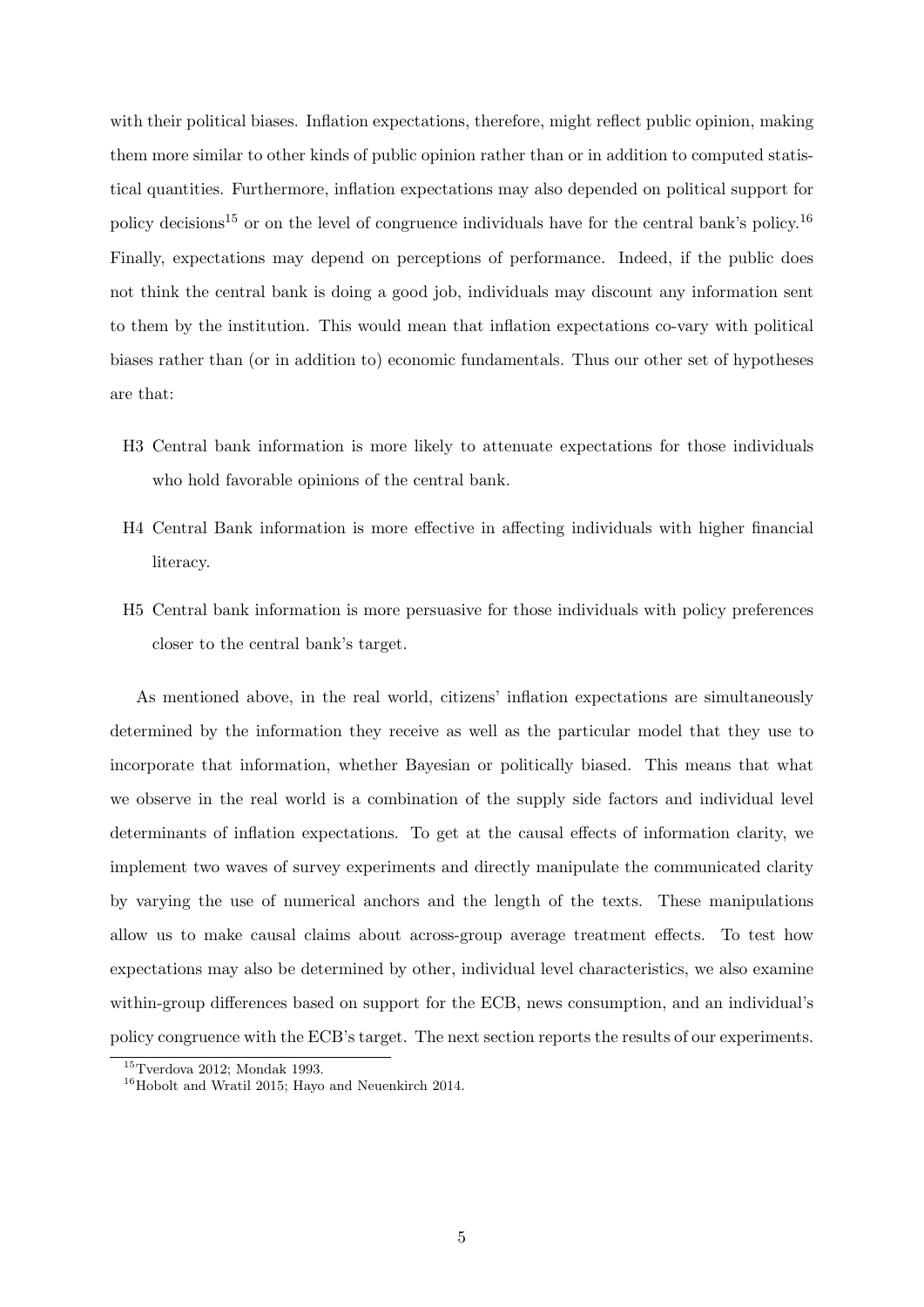### 2 Research design

#### 2.1 Case selection

In order to evaluate the effect of central bank statements on inflation expectations formation, we conducted a 2-wave survey experiment on a panel of respondents in Germany in 2014 and 2015. Germany offers an interesting study environment to examine inflation expectations for two reasons. First, inflation rates during the experimental period were very low in Germany. In low inflation environments, it is relatively cheap for citizens to pay scant attention to the economy, which might make respondents' priors more diffuse. According to models of Bayesian learning, more diffuse priors might mean that citizens make larger updates to their inflation expectations when presented with new information. On the other hand, Germany's inflation is so low during the study period that the country is experiencing disinflation – or when inflation rates are slowing down, and even deflation – or where inflation rates are negative – for a couple of months. Disinflation generates significant uncertainties for consumers, especially if they think that prices will be substantially lower in the future. Deflation and disinflation can cause individuals to postpone consumption decisions, for example deciding to buy big purchase items like cars and household appliances in the future because they expect that future prices will be lower. Therefore, during this time period, it may also be costly for citizens to ignore important economic information from the central bank, thus making their priors harder to move and therefore smaller updates to their inflation expectations.

In addition to the economic context, it is also important to consider the political context and political salience of monetary policy during this time-period in Germany and across Europe. Throughout the study period, the German and European news-media was engaged in a lively debate about whether or not the ECB should engage in asset purchases of euro-area government bonds in order to help re-inflate struggling European economies (a debate that continues through to 2019). Opinions in Germany on euro-bond purchases varied enormously, with some pundits arguing that by purchasing assets, the ECB was over-extending its legal reach, yet others arguing in support of more activist policies aimed at re-inflating Europe. Important for us, ECB and inflation-related news was noteworthy and contentious during this period, making it a good opportunity to ask survey respondents' about monetary policy, which as we mention in the introduction, is usually less politicized. We especially exploit the timing of this political debate in wave 2 of our study where we encourage citizens to think about the asset purchase program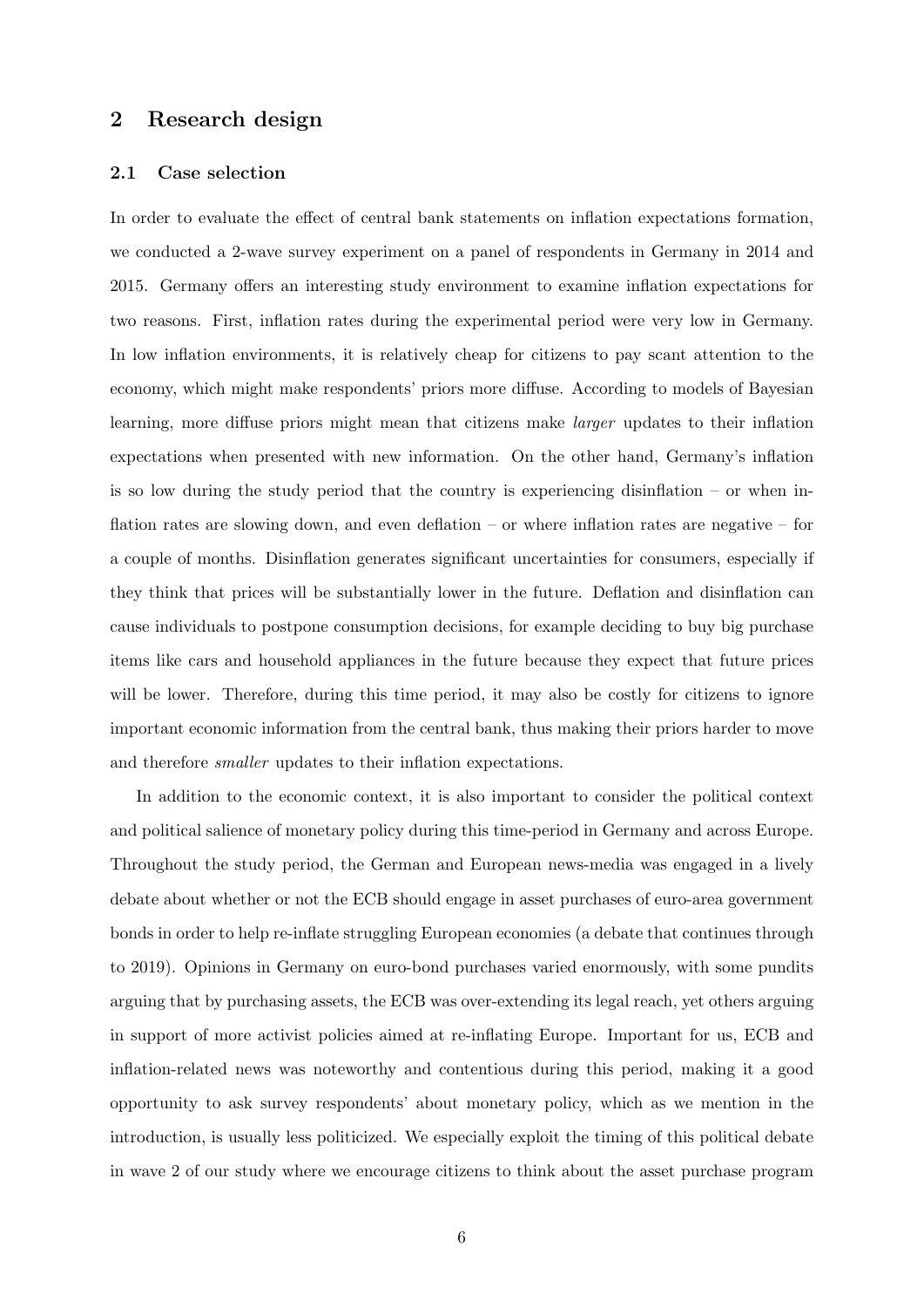directly and link the ECB's policy to inflation outcomes.

#### 2.2 Panel

In order to examine the effects of monetary policy communications on individual's inflation expectations, we ran experimental treatments on German households participating in two waves of the German Internet Panel (GIP). GIP respondents are German residents in private households between 16 and 75 years of age. Sampling is based on multistage proportionate stratified random sampling, including equipping previously offline individuals and making them online. Our survey experiments were fielded in November 2014 (Wave 14) and November 2015 (Wave 20). In order to keep things simple, in this paper, we refer to these two runs as waves 1 and 2. During our waves, the total number of respondents for wave 1 was 3,575 and wave 2, 3,159. In wave 1, 948 respondents came from the first panel recruitment in 2012 and the remaining 2,627 respondents from the 2014 November recruitment, which is the start of our sample. In wave two, 859 respondents remained from the 2012 recruitment and 2,300 respondents from the November 2014 recruitment. Of the respondents in the sample, 96% were given our treatments in wave 1 and 97% in wave 2. Non-response answers for our questions was very low, ranging from 2 respondents to 70 respondents. The highest non-response rate in our set of questions appears on the question asking respondents to report their general news consumption levels (70 people, 2%). More details on general panel attrition and non-response are given in the appendix.

#### 2.3 Experimental design

We incorporate two sets of information treatments, one in each wave, in order to identify the causal effects of central bank information on citizens' inflation expectations. In both waves, we implement two information manipulations that vary the level of clarity (wave 1 and wave 2) by including (or not) numerical anchors as well as varying the brevity of the statement given to respondents (wave 2).

In wave 1, we first elicit respondents' prior inflation expectations. Respondents are asked to give an estimate of expected inflation over the next 12 months, which we denote as  $\pi_{i,t}^0$ . Rather than being asked directly about the annual rate of inflation, respondents are given a hypothetical scenario in which a person is said to have spent 1500 Euros per month on typical purchases for food, goods, and services such as groceries, clothes and a hair-cut. Respondents are then asked by how much they think the same person would spend on the same items 12 months from now.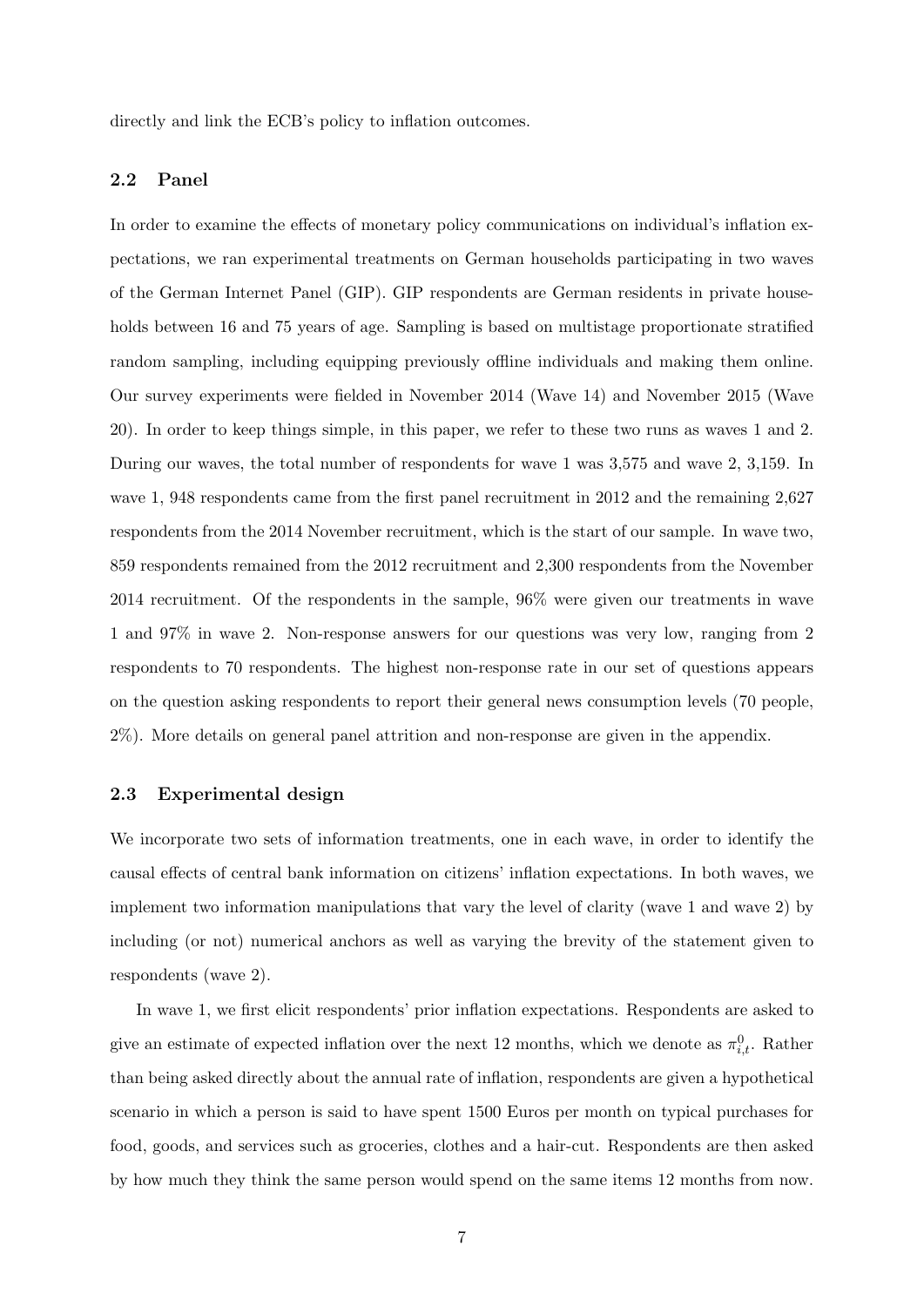As response options, respondents are given a list of different Euro amounts ranging from "less than 1500 Euros" to "1650 Euros or more." Each response option is measured in increments of 1 percent annual inflation, forcing respondents to consider the same scale, but panelists are not told the interval lengths at the time of answering.

On the next screen, respondents are then asked to consider inflation in Germany in general. Respondents are given a short explanation about inflation, including a definition, and about the role of the ECB in managing inflation in the Eurozone. Then, respondents receive either a vignette with a text snippet that gives information about inflation and also the ECB's policy goals, with explicit numerical anchors (Precise Information) or a similar text that uses vaguer language without numerical anchors (*Vague Information*). The (English translation) of the vignettes read as follows:

Precise Information: The European Central Bank expects the important interest rates to remain at the current level or below for a longer period of time. This assessment rests on the general expectation of low inflation of 1 percent per year. The expected inflation for the Eurozone is in line with the objective of the Central Bank to keep inflation at 2 percent.

Vague Information: The European Central Bank expects the important interest rates to remain at the current level or below for a longer period of time. This assessment rests on the general expectation of low inflation. The expected inflation for the Eurozone is in line with the objective of the Central Bank to keep inflation at an appropriate level.

Respondents are then asked a number of questions, including a manipulation check, to make sure that they understood the question. Importantly, respondents are also asked to give their evaluation of how well the ECB is doing in terms of delivering on its mandate. In order to proxy an individual's support for the central bank, we give respondents a 5 point scale ranging from "very good" to "not good" for their assessment.

Finally, before measuring our main outcome variable, respondents are shown their answer to the initial inflation question and told how their initial response translates into an annual inflation rate. This computation makes their initial beliefs directly comparable to the annual inflation rate information presented in the treatment text. We then measure the main outcome variable, 12-month ahead inflation expectations, to assess the effect of the information treatment on respondents' expected inflation. In order to cue the respondents to think about their priors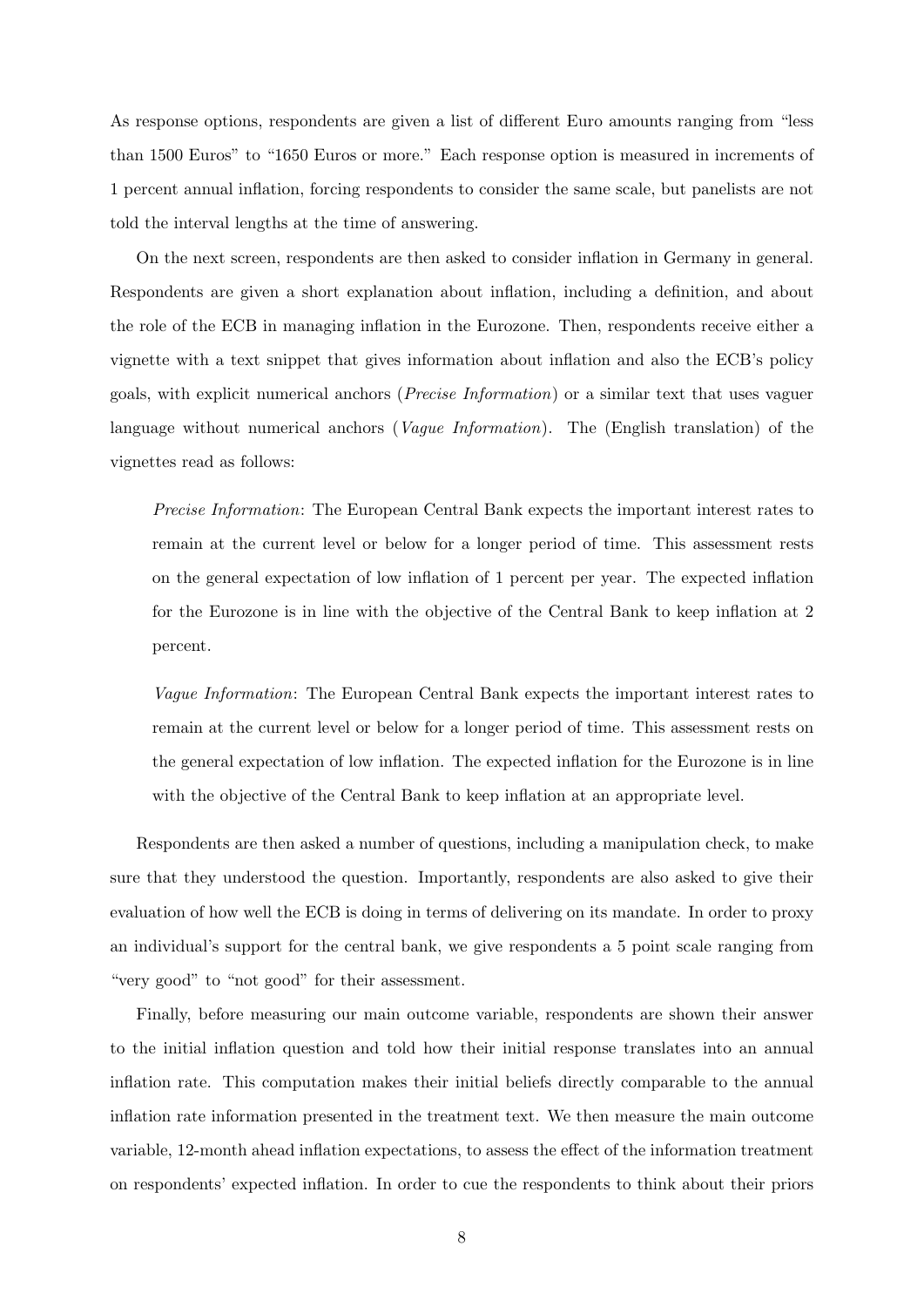explicitly when answering the question, we add the text, "considering these expectations by the ECB [...]". We denote respondent's answers to this question as,  $\pi_{i,1}^1$ , and we call this measure their posterior inflation expectations.

Wave 2 occurs exactly 12 months later and, because it is a panel, has the same respondents, with the exception of a loss of some respondents discussed above. We again use a similar treatment, but now vary the information on two dimensions, the use of a numerical anchor or not, as before, and the length of the text, short and long. As mentioned above, we also tap into the controversy of the ECB asset purchase program, which was highly salient in the German media during this time period. German politicians and right-wing figures legally challenged the ECB's emergency bond-buying scheme in a number of prominent court-cases. While Germany's constitutional court ruled that the bond-program was legal, Jens Weidmann, the president of Germany's central bank, frequently criticized the program publicly.

The four (English translations) of the treatment conditions read as follows:

Precise, long text: The ECB extends its purchase of bonds to those issued by Eurozone governments, issuers with development objects, and issued by European institutions. Overall, monthly purchases of a total value of 60 million Euros are planned. These purchases will continue until September 2016 at a minimum. The program serves to fulfill the ECB mandate to ensure price stability and reach a medium-term inflation rate close to 2%.

Vague, long text: The ECB extends its purchase of bonds to those issued by Eurozone governments, issuers with development objects, and issued by European institutions. Overall, monthly purchases of high total value are planned. These purchases will continue until the middle of next year at a minimum. The program serves to fulfill the ECB mandate to ensure price stability and reach a medium-term inflation rate close to an appropriate level.

Precise, short text: The ECB extends its purchase of bonds. Purchases of a total value of 60 million Euros will continue until September 2016 and serve to fulfill the ECB mandate to ensure price stability and reach a medium-term inflation rate close to 2%.

Vague, short text: The ECB extends its purchase of bonds. Purchases of high total value will continue until the middle of next year and serve to fulfill the ECB mandate to ensure price stability and reach a medium-term inflation rate close to an appropriate level.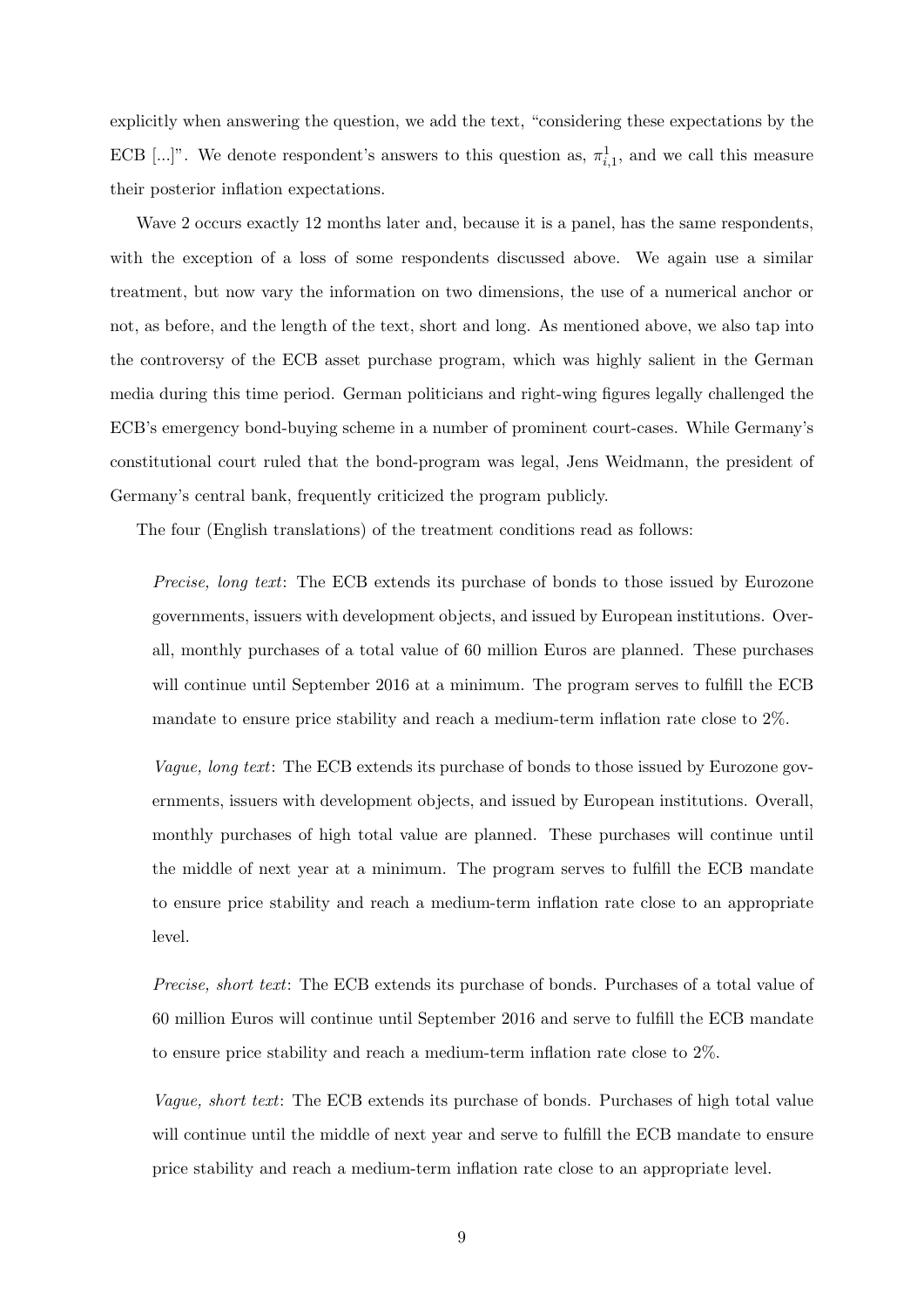As in wave 1, we again ask respondents for their posterior inflation expectations using the same text as we used in wave 1, and we denote wave 2, one-year ahead posterior expectations as  $\pi_{i,2}^1$ . Questionnaire items are given verbatim (in German) in the appendix.

#### 2.3.1 Measures

The main variables that we are interested in include the respondent's prior beliefs about the rate of annual inflation over the next 12 months,  $\pi_{i,1}^0$ , as well as their posterior beliefs after receiving the information treatment  $\pi_{i,1}^1, \pi_{i,2}^1$ . Additionally, we are also interested in the respondent's opinion of the ECB, ECB approval, as well as their policy congruence with the ECBs target which we discuss more below.

We also ask respondents a number of other questions and we use answers to these questions in our analyses as well. In wave 1, in addition to measuring the 12-month ahead inflation expectations, we also ask respondents for their 5-year and 10-year ahead inflation expectations,  $\pi_{i,1}^5, \pi_{i,1}^{10}$ . Finally, we ask respondents to self report how much general news consumption (News consumption) and business/financial news consumption (*Business news consumption*) they watch, listen to, or read. We use these measures as proxies for financial literacy and financial sophistication.

As mentioned above, in wave 2, we ask respondents about the preferred inflation rate so as to measure policy congruence with the ECB's target rate. We elicit respondents' preferred inflation rate by deploying a number of techniques. Rather than consider only their self-reported preferences when asked directly, respondents also indicate their inflation preferences by completing a number of small interactive tasks. In all of these tasks, we also include an additional comprehension checks.

- A. Respondents decide between either an economic scenario of high unemployment and low inflation in Germany and the Eurozone with an additional comprehension questions. A scenario where both indicators are stable is not given as an option.
- B. Respondents move interconnected sliders for interest rate, inflation, unemployment rate, and growth rate (order of sliders is randomized), for Germany, the Eurozone, or for their individual situation. These sliders cue respondents that these indicators involve trade-offs. For example, when inflation rates increase, so do interest rates. Respondents are then asked to choose their preferred outcome.
- C. Respondents report their preferred weighting that the ECB (or the German federal gov-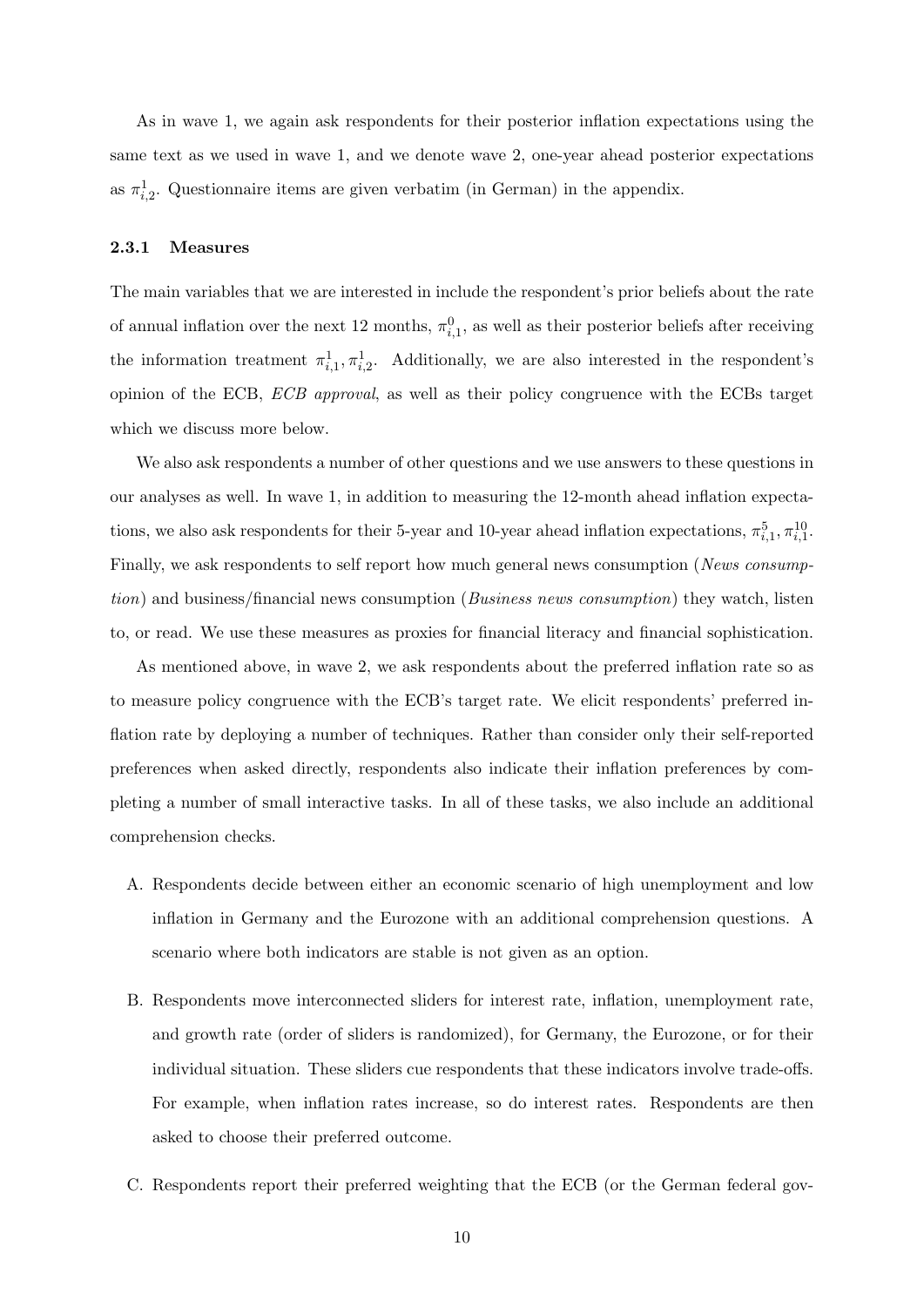ernment) should apply to lowering inflation vs reducing unemployment on a scale of 0 to 10.

Using the outputs from these interactive tasks, we then measure *Policy Congruence* as the (quadratic) distance between the respondent's preferred inflation rate and the ECB's announced 2% target rate. In the main results, the policy rate we use comes from the task where respondents use sliders to specify their preferred inflation rate, however, we also run the results using the alternative measures and present them in the appendix. Interestingly, we find little individuallevel variation across the number of ways we try to get at preferred policy rates and find that an individual holds similar preferences regardless of whether they are considering the Eurozone, Germany, or their own personal situation. Alternatively, however, we do observe significant across-respondent variation. For example, while two-thirds of the respondents prefer the low inflation, high-unemployment scenario, a remaining one-third of respondents prefer the converse.

Table [1](#page-12-0) summarizes the treatment and outcome measures. The time-line indicates in which of the two waves of the survey and at which point within the wave an outcome was measured as well as when the treatment intervention happened. While the survey experiment was not pre-registered, an earlier pre-test survey was fielded between July and August 2014, using a quota-sample of German households. All questions used in the analysis are also contained in the pre-test.<sup>[17](#page-12-1)</sup>

<span id="page-12-0"></span>Table 1: Time-line of treatments and outcome measures within and across the two waves of the German Internet Panel (GIP)

|                            |               | $\cdot$ Time -        |                                 |                                            |               |                       |                   |  |
|----------------------------|---------------|-----------------------|---------------------------------|--------------------------------------------|---------------|-----------------------|-------------------|--|
|                            |               | Wave 1, November 2014 |                                 |                                            |               | Wave 2, November 2015 |                   |  |
| <b>Treatments</b>          |               | $\pi_{i,1}^T$         |                                 |                                            | $\pi_{i,2}^T$ |                       |                   |  |
| Outcome measures           | $\pi_{i,1}^0$ |                       |                                 |                                            |               | $\pi_{i,2}^{\perp}$   |                   |  |
| Manipulation checks        |               |                       |                                 | $\pi^1_{i,1}, \pi^5_{i,1}, \pi^{10}_{i,1}$ |               |                       |                   |  |
| <b>Additional measures</b> |               |                       | ECB approval, News consumption, |                                            |               |                       | Policy Congruence |  |
|                            |               |                       | Business News consumption       |                                            |               |                       |                   |  |

As shown in [1,](#page-12-0) because the ECB approval, news consumption, and business news consumption questions are asked after treatment but before the outcome measures, these variables operate as possible mechanisms. Alternatively, in wave 2, the policy congruence question is asked after the outcome measure. Because of this sequencing, we refer to this variable as a possible moderator.

<span id="page-12-1"></span> $17$ Author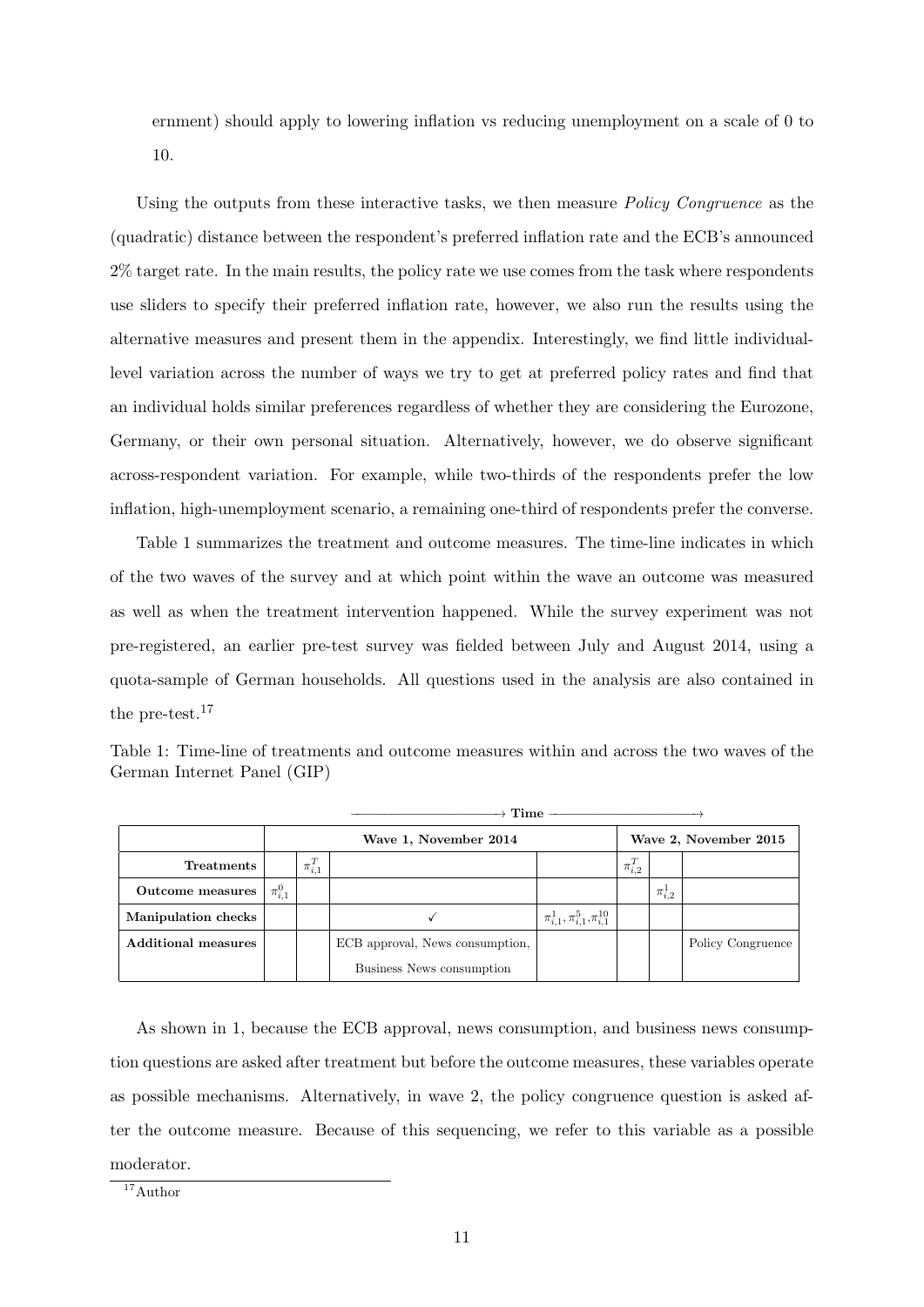### 3 Results

In this section, we present the results from our experiments starting with descriptive information. For valid claims based on our experimental manipulations, we need to ensure balance across our treatment groups in relevant observables. In particular, we must ensure that there are no significant differences in respondents' reported prior inflation expectations across the treatment and the control group. Figure [1](#page-14-0) shows little evidence that respondents allocated into the different groups start off with any significant variation in their prior expectations of future inflation. Second, we also examine the posterior inflation expectations across treatment groups in wave 1, measured after respondents received the information manipulation. Recall the two different messages: half of our respondents receive numerical information about both the value of inflation and the ECB's target whereas the other half of our respondents receive no-numerical targets and less clear information about the ECB's policy objective. Figure [2](#page-14-0) describes the effect of the different information treatment conditions on posterior expectations graphically. As is apparent from the figure, more precise information substantially reduces respondents' average posterior inflation expectations as well as lowers the variance. It is important to note, however, that the variance decreases in both groups, suggesting that both groups of respondents lowered their expectations likely as a consequence of calculated inconsistencies between the euro amount selected when eliciting their priors and the computed annual inflation rate given post treatment.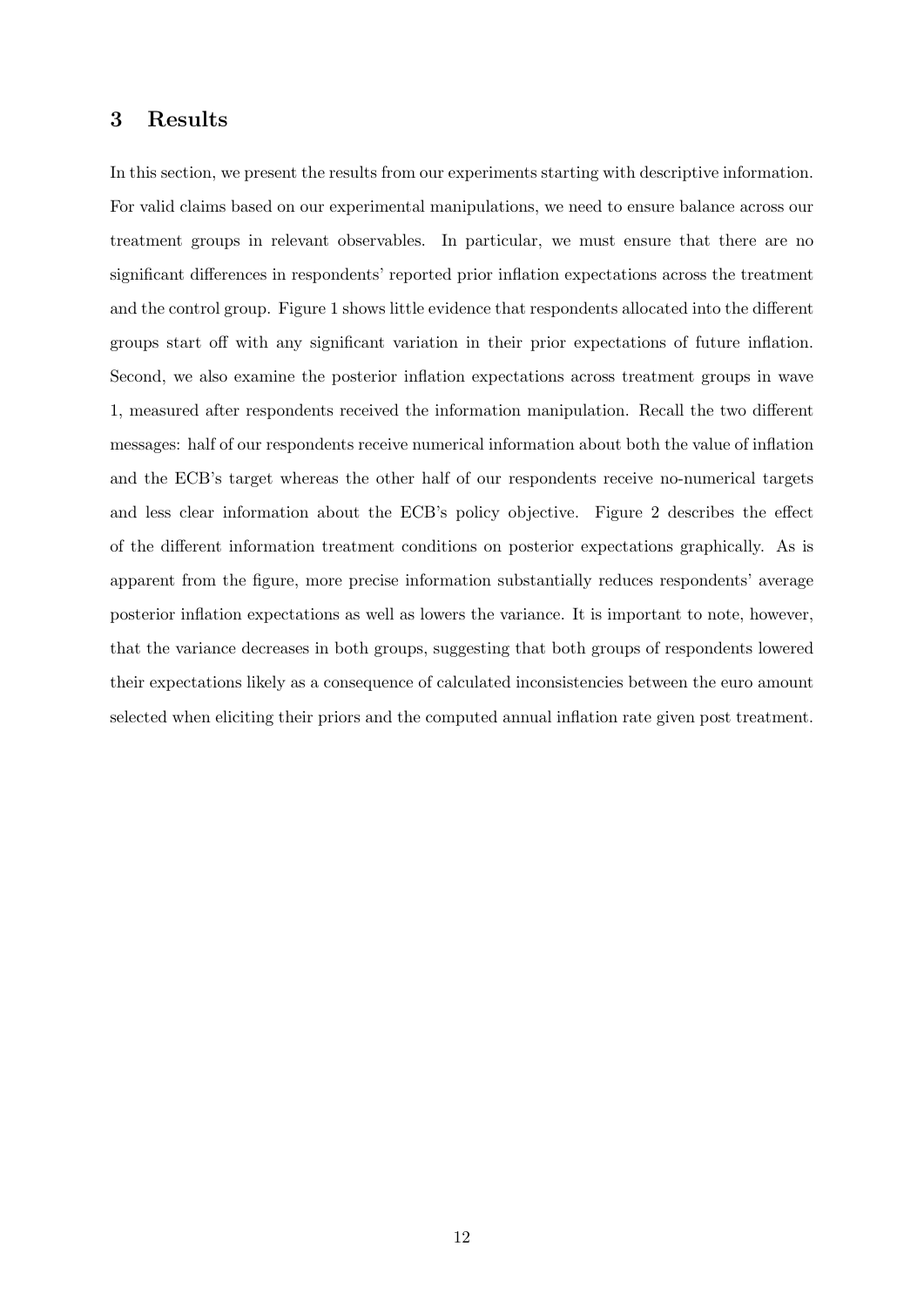<span id="page-14-0"></span>



Figure 1: Respondents' Prior Inflation Expectations

Figure 2: Respondents' Posterior Inflation Expectations

Figure [3](#page-15-0) illustrates the relationship between respondents' prior and posterior one-year ahead inflation expectations, grouped by the information treatment that they are allocated to. We find a clear distinction between those respondents who are given more clear information compared to those who are given less clear information. Those respondents in the clear treatment group are more likely to tighten around the ECB's numerical inflation target than those respondents given less clear information. This can be seen by examining the weight of the prior across the two groups. Individuals in the group that receive clear information down-weight their priors and update their posteriors to the new information more so than those given less clear information.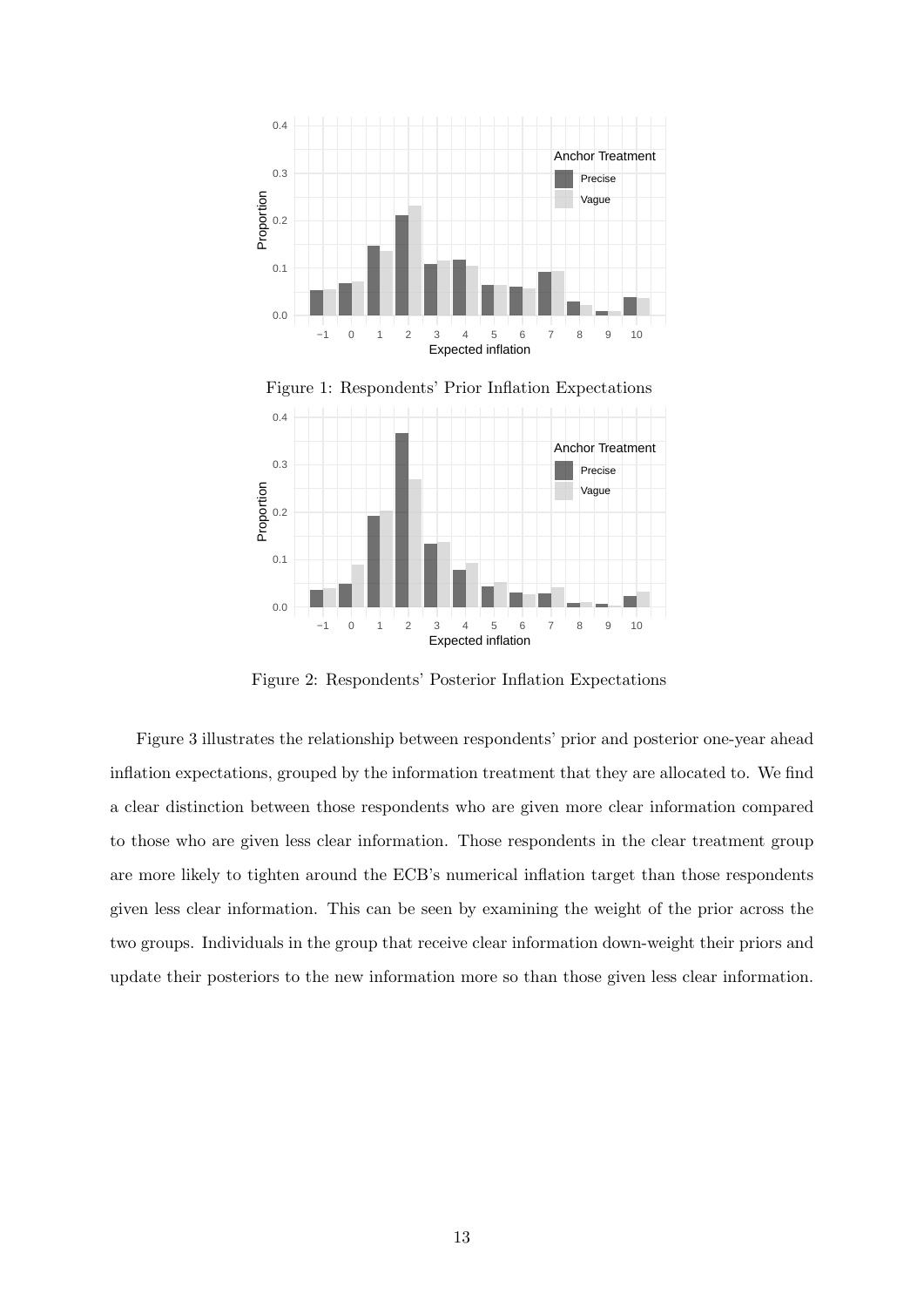<span id="page-15-0"></span>

Figure 3

In order check whether or not movements in expectations are consistent with Bayesian learning, we examine the difference in updating over different values of respondents' prior inflation expectations. This information is shown graphically in Figure [4.](#page-16-0) Here we find that the largest treatment effect arises for those respondents who hold prior beliefs that are furthest away from the ECB's targer rate (i.e. those that are most uninformed). On average, we see that respondents with prior beliefs just below the the ECB target rate at 1% update positively. Those who think that inflation will go down also update positively, with the exception of those at 0. Moving to those individuals with prior inflation expectations above the ECB's target rate of 2%, here we see that respondents update negatively. Perhaps unsurprisingly, as the number of respondents who hold relatively higher prior inflation beliefs ( $\geq$  5%) gets smaller, the estimates become more uncertain, and many of the estimates cross the 0 line.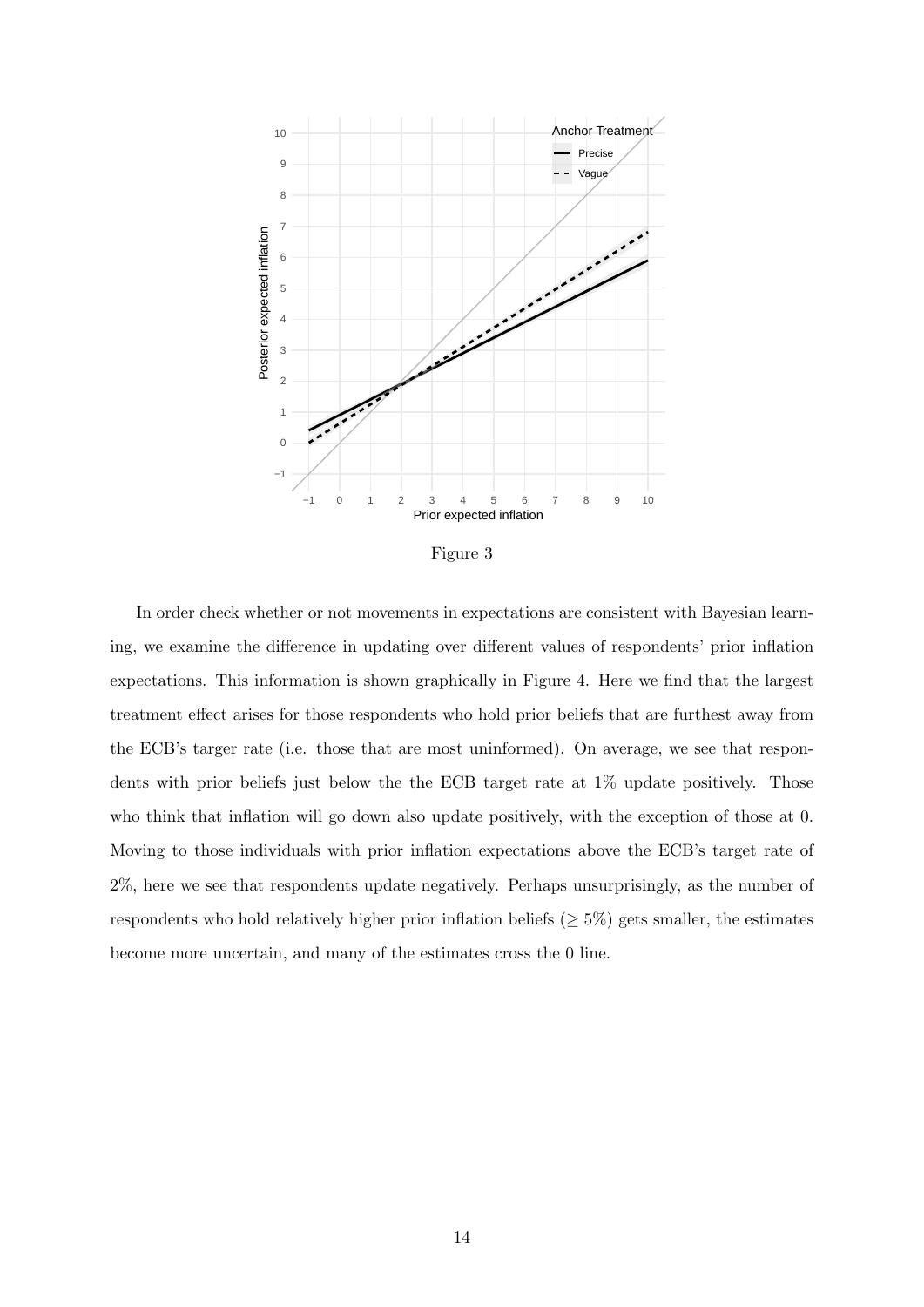<span id="page-16-0"></span>

Figure 4: Estimated treatment effect on posterior inflation expectation over prior inflation expectation

To better understand aggregate differences across the groups, we examine whether the marginal effect of prior inflation expectation (as elicited in wave 1) on posterior inflation expectation differs by treatment condition. The marginal effects are estimated from a linear regression of posterior inflation expectation on prior inflation expectation, including a dummy variables for the different treatment condition (vague or precise information in wave 1; vague/short, vague/long, precise/short, or precise/long information in wave 2), as well as individual-level controls (See Table [2\)](#page-18-0). These marginal effects are presented in Figure [5](#page-17-0) and speak directly to our first and second hypotheses (H1,H2). On average, those respondents that receive the precise information treatment place a significantly lower weight on their priors (and therefore a higher weight on new data) than those respondents that receive vague information. These results are consistent with the idea that more precise signals are more effective than information that is vague. Second, the fact that those with more mistaken priors update more is also consistent with arguments that the central bank can indeed provide informative information to the general public.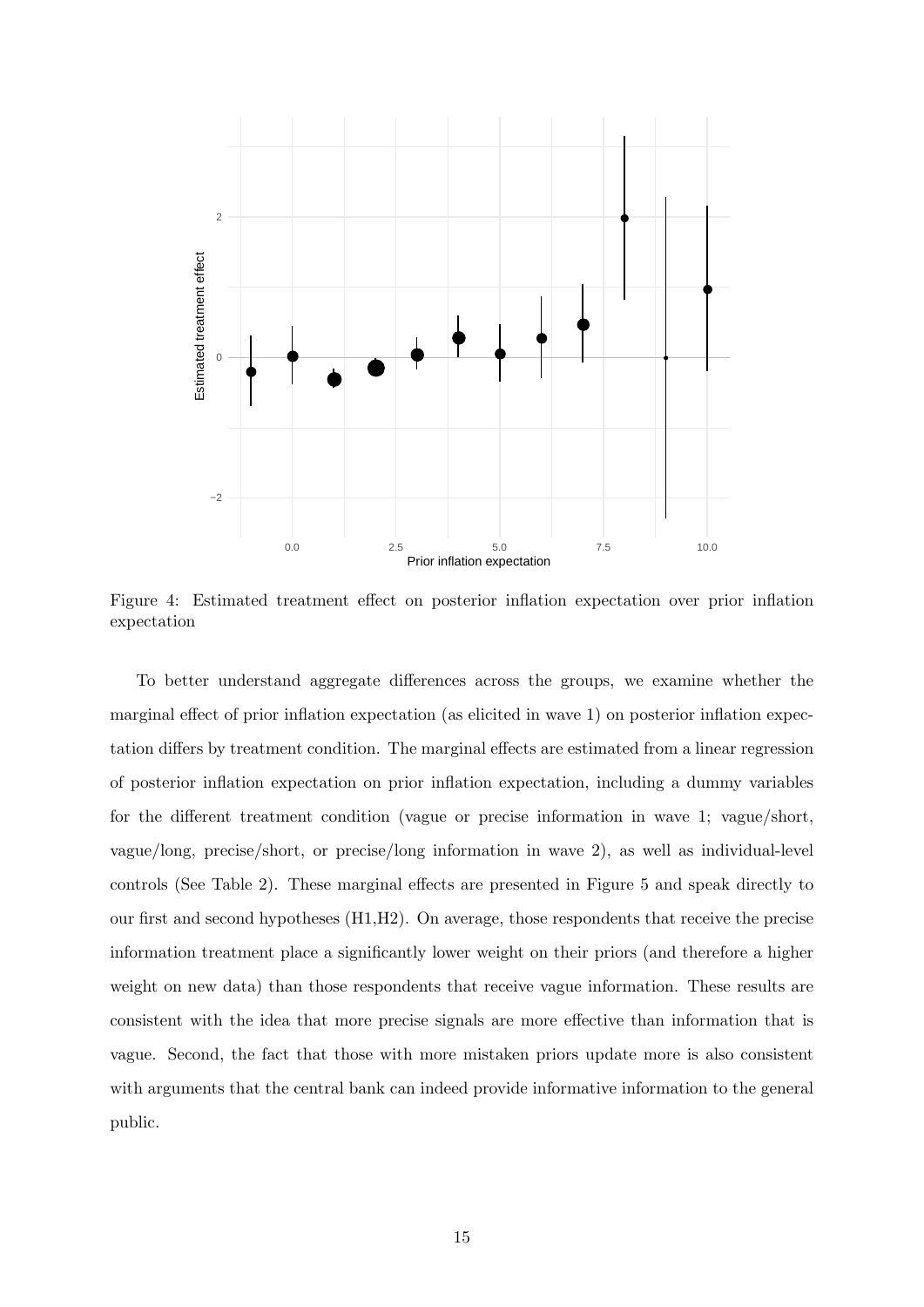<span id="page-17-0"></span>

Figure 5: Marginal Effect of Vague (0) and Precise (1) Information on Priors (Wave 1)



Figure 6: Marginal Effect of Information (Wave 2) on Priors (Wave 1) by Content and Length

We also want to investigate the marginal effect of wave 1-priors on wave 2-posterior beliefs. Recall, the information treatment in wave 2 varies both the length of the statement given to respondents in addition to its level of clarity. Because we have already elicited prior expectations one-year earlier, and we assume that priors are relatively sticky, we also include respondents' prior expectations into the analysis. As before, figure [6](#page-17-0) shows that clear information is more effective at reducing the weight of one's priors than less clear information. Also important is that we find that brevity also matters. Information that is both precise and short shows the weakest association between a respondent's prior and posterior inflation expectations when compared to either longer, clear information or vague information, and even when we account for individuals' fundamental beliefs about the economy.

A range of important conclusions can be drawn from the results of our initial experiments. First, we find evidence that when the monetary authority communicates in a more clear manner using numerical targets, on average, individuals' inflation expectation will adjust to the ECB's target rate – with those inflation priors just below 2% adjusting up to the target and those with inflation priors just above 2% adjusting down to the target. Second, we also find that the length of the statement also matters, and this is true even if we account for pre-treatment characteristics, such as an individual's prior beliefs asked in the previous year (wave 1). Third, we also find that central bank communication moves citizens' inflation expectations in ways consistent with the information given, both upwards and downwards and that they move towards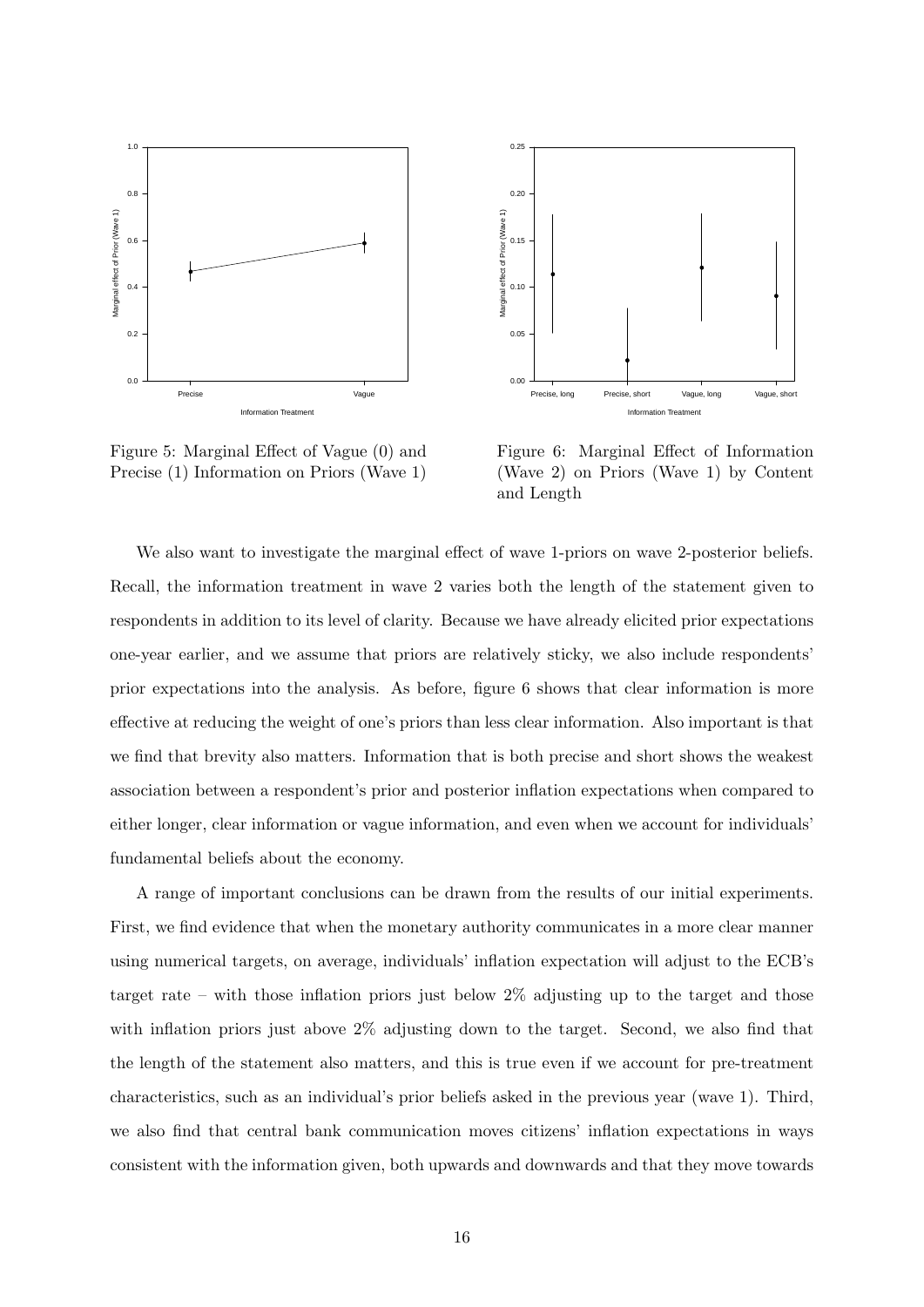the target rate and not the true rate of inflation. Thus, our findings confirm observational studies that show that central banks can alter agents' expectations and in ways that they intend.[18](#page-18-1) It is important to note, however, that the substantive effect of the information on respondents' prior beliefs is relatively small. For example, going from a clear long piece of information to a clear short text lowers the estimated weight of the prior on posterior inflation expectation by  $\approx 0.10(.05, 0.15).$ 

<span id="page-18-0"></span>

|                                                  | Dependent variable: Posterior wave 1 |                                  |                                  |                                  |                                  |  |  |
|--------------------------------------------------|--------------------------------------|----------------------------------|----------------------------------|----------------------------------|----------------------------------|--|--|
|                                                  | (1)                                  | (2)                              | (3)                              | (4)                              | (5)                              |  |  |
| Prior                                            | $0.499***$<br>(0.457, 0.542)         | $0.414***$<br>(0.329, 0.499)     | $0.525***$<br>(0.400, 0.651)     | $0.261***$<br>(0.142, 0.381)     | $0.263***$<br>(0.087, 0.438)     |  |  |
| Precise information<br>treatment                 | $-0.278***$<br>$(-0.443,-0.113)$     | $-0.295***$<br>$(-0.460,-0.130)$ | $-0.278***$<br>$(-0.443,-0.112)$ | $-0.272***$<br>$(-0.436,-0.109)$ | $-0.292***$<br>$(-0.457,-0.127)$ |  |  |
| Business news<br>consumption                     |                                      | $-0.059**$<br>$(-0.106,-0.013)$  |                                  |                                  | $-0.074**$<br>$(-0.138,-0.011)$  |  |  |
| News consumption                                 |                                      |                                  | $-0.001$<br>$(-0.065, 0.063)$    |                                  | 0.049<br>$(-0.042, 0.141)$       |  |  |
| ECB approval                                     |                                      |                                  |                                  | 0.064<br>$(-0.043, 0.170)$       | 0.070<br>$(-0.037, 0.177)$       |  |  |
| Prior $\times$ Precise<br>information treatment  | $0.120***$<br>(0.060, 0.180)         | $0.128***$<br>(0.068, 0.188)     | $0.119***$<br>(0.059, 0.179)     | $0.113***$<br>(0.054, 0.172)     | $0.122***$<br>(0.063, 0.181)     |  |  |
| Prior $\times$ Business<br>news consumption      |                                      | $0.017**$<br>(0.0004, 0.033)     |                                  |                                  | $0.019*$<br>$(-0.002, 0.041)$    |  |  |
| Prior $\times$<br>News consumption               |                                      |                                  | $-0.004$<br>$(-0.025, 0.016)$    |                                  | $-0.014$<br>$(-0.042, 0.014)$    |  |  |
| Prior $\times$<br>ECB Approval                   |                                      |                                  |                                  | $0.074***$<br>(0.036, 0.111)     | $0.068***$<br>(0.031, 0.105)     |  |  |
| Constant                                         | $0.906***$<br>(0.792, 1.020)         | $1.207***$<br>(0.950, 1.464)     | $0.912***$<br>(0.511, 1.313)     | $0.774***$<br>(0.462, 1.086)     | $0.836***$<br>(0.328, 1.344)     |  |  |
| Observations<br>$R^2$<br>Adjusted $\mathbb{R}^2$ | 3,464<br>0.457<br>0.457              | 3,438<br>0.457<br>0.456          | 3,457<br>0.460<br>0.459          | 3,457<br>0.474<br>0.473          | 3,432<br>0.472<br>0.470          |  |  |

|  |  | Table 2: Regression Results |  |
|--|--|-----------------------------|--|
|--|--|-----------------------------|--|

Note:  $\forall p < 0.1; \, ^{**}p < 0.05; \, ^{***}p < 0.01$ 

#### 3.1 Political biases: Mechanisms and Moderators?

Estimated treatment effects above show substantial individual-level heterogeneity. So as to determine what other factors may be influencing the take-up of information, we also consider a number of political variables that we think may work as additional mechanisms and moderators,

<span id="page-18-1"></span><sup>18</sup>Ehrmann and Fratzscher [2009.](#page-24-16)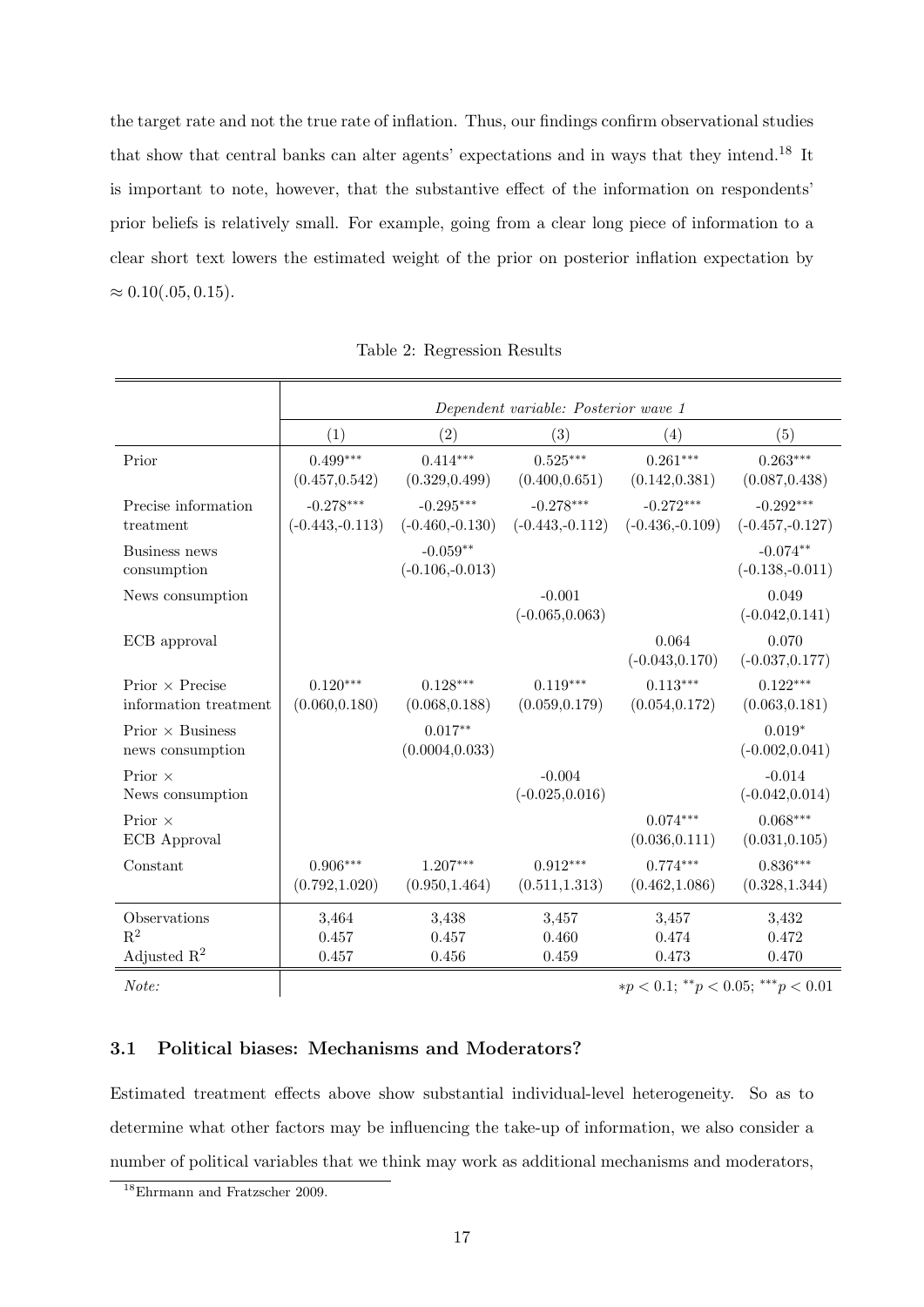influencing individuals' inflation expectations. In this section, we examine the influence of individual's perceptions of the ECB and media consumption by treatment group, conditional on respondents' prior inflation expectations. We further consider respondent's self-reported consumption of news media and self-reported consumption of financial news media as well as their policy congruence with the ECB's target rate.

The regression reported in Table [2](#page-18-0) (Model 4) tests for a relationship between respondent's inflation expectation and respondent's attitudes towards the ECB speaking to our hypothesis 3. As mentioned, respondents' opinions of the ECB are measured on a Likert-type scale, where 1 is very good and 5 not very good. The middle category is neither good nor bad. If opinions about the ECB have an effect on the receptivity of central bank communications, then we should expect that respondents with more favorable opinions of the ECB (lower values) should also be more likely to up-weight information given by the ECB and down-weight their prior inflation expectations in forming posterior inflation expectations. Furthermore, we might expect that the information treatment works stronger for supporters the clearer the information. In order to test this, we first examine the marginal effect of prior expectations on posterior inflation expectation at each realization of the Likert-scale of attitudes towards the ECB by treatment condition. Our results are shown in Figure [7.](#page-20-0) Indeed, we find evidence that respondents who view the ECB favorably are also more likely to down-weight their priors and conversely, those less likely to view the ECB favourably are less affected. Going from a rating of the ECB is doing a good job to the ECB is doing a bad (from interval 2 to 4 on the scale) reduces the weight of the prior around 0.15. Interestingly, the substantive effect that we find is similar in magnitude to manipulation of the short text to the long text. This may imply that one way that the central bank can compensate for negative public approval is by increasing the clarity and reducing the length of its communications. Secondly, we also see that this effect is magnified for the precise treatment group, with statistically significantly differences across groups of respondents for those that answered between 2 and 4 on the scale.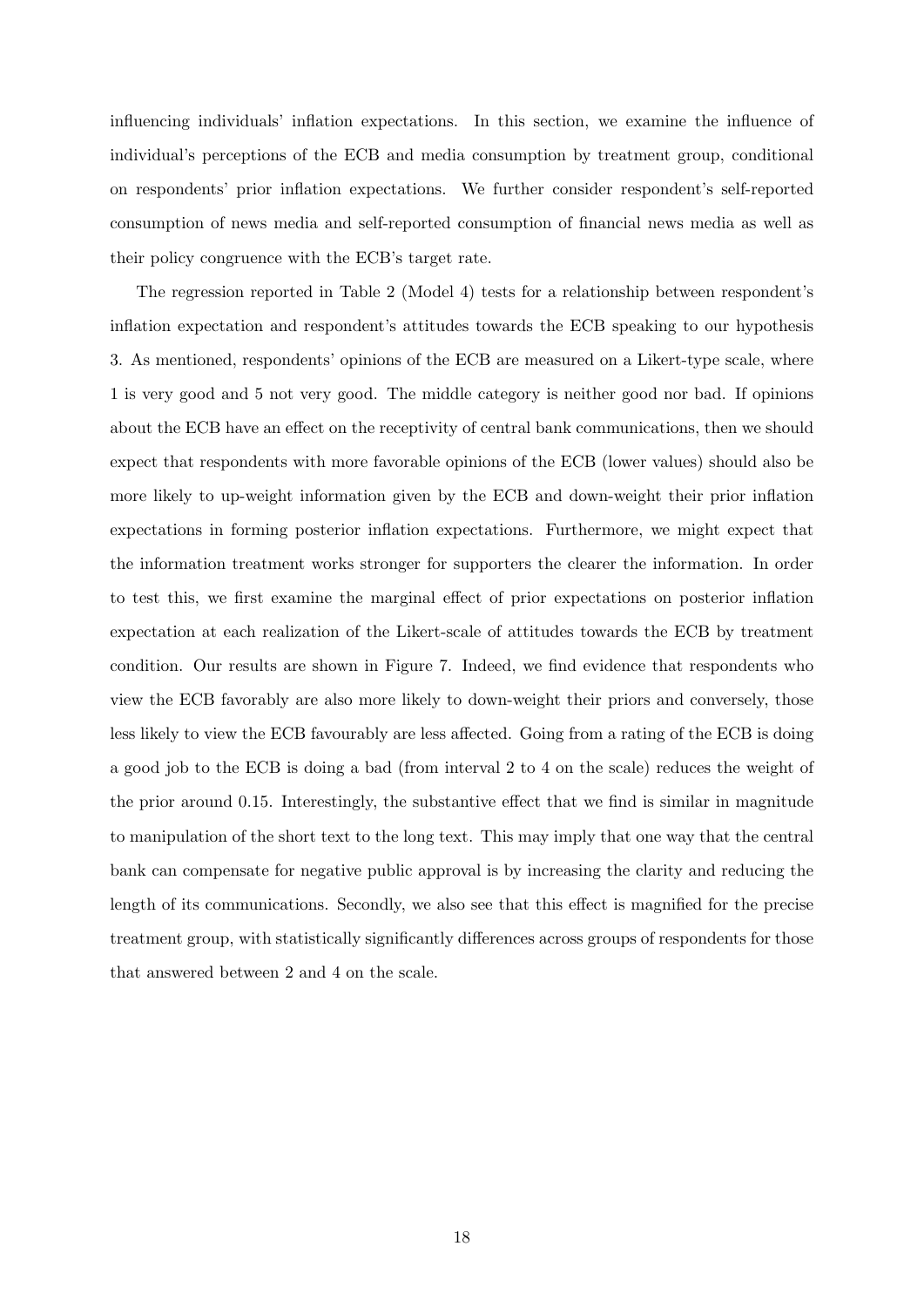<span id="page-20-0"></span>

Figure 7: Marginal Effect of Prior on Posterior Inflation Expectation by Attitudes towards the ECB (Vague – dashed line, Precise – solid line)



Figure 8: Marginal Effect of Priors on Posterior Inflation Expectation by Business News Consumption (Vague – dashed line, Precise – solid line)

In addition to opinions about the ECB, we also want to test whether financial sophistication matters for information uptake. We proxy financial sophistication by asking respondents to selfreport their media consumption, asking for both general as well as business news consumption. As shown in Table [2](#page-18-0) (Model 3), the general consumption of news media does not matter for respondents' posterior inflation expectations and does not interact with prior inflation expectation in determining the posterior. Respondents who self-report consuming more business news, however, hold lower posterior inflation expectations than those who do not consume business news as much. Business news consumption also interacts significantly with prior inflation expectation. In particular, as shown in Figure [8,](#page-20-0) the weight on prior inflation expectation increases with business news consumption. Further, respondents who report to consume more business news are also more likely to have inflation priors closer to the ECB target, which implies that they are learning about the economy from private sector sources and have a more sophisticated understanding of the economy. Interestingly and unlike in models where individuals with political sophistication are more likely to take up elite cues, in the case of central bank news, we see that people more exposed to business news have stickier priors than those with less exposure, which is consistent with models of Bayesian learning.

Our final consideration is whether deviations in individual's preferences from the ECB's monetary target may also condition the influence of monetary information. As mentioned above, we try to elicit respondents priors in a number of ways. We first ask them directly, both for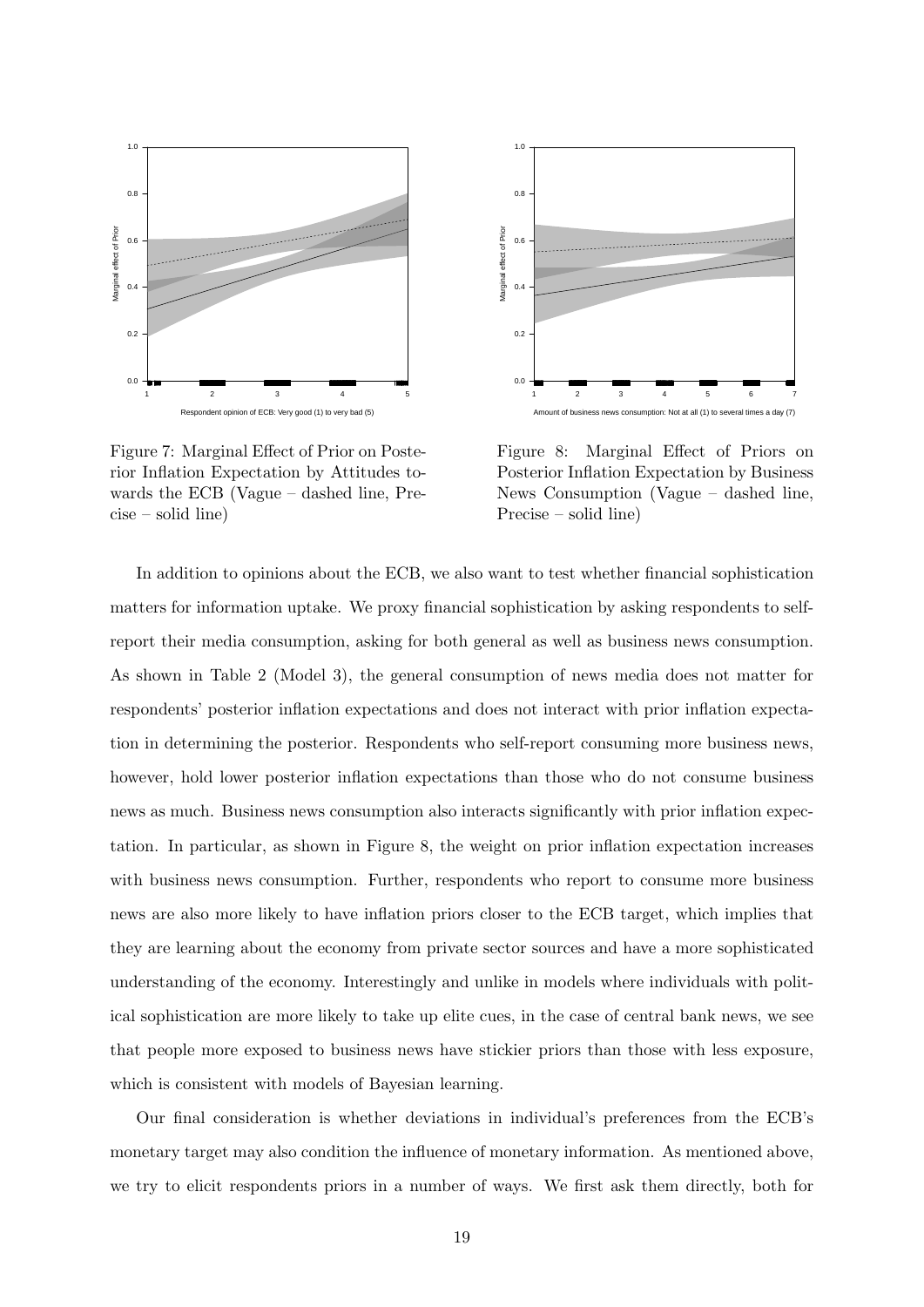their own personal inflation preferences, their preferences for the Eurozone as a whole, and their preferences for Germany. On average, respondents do not vary much in their answers despite these different hypothetical scenarios, with a median response that is very stable across the three types of questions (2.8, 2.8, 2.7). For inducing respondents to consider monetary policy as if it involves trade-offs, we show sliders on respondents' screen and ask them to select their preferred inflation rate, while they can see the effect of their preferred rate on other variables of interest (interest rate, unemployment rate, and growth rate). Respondents' preferred inflation rate emerges at a very similar 2.5 percent. Unlike the above, we find little evidence of a relationship between policy distance from the ECB's inflation target and the marginal effect of the prior. The fact that individual's preferences matter little makes our findings that public opinions about the ECB do matter even more interesting. It seems that information is conditioned by whether or not someone positively (or negatively) evaluates the ECB and is irrespective of their own preferred policy.



Figure 9: Marginal Effect of Priors on Posterior Inflation Expectation by Policy Convergence (Vague – dashed line, Precise – solid line)

### 4 Conclusion

In this note, we provide some evidence that German households are sensitive to (short) textual information communicated by the European Central Bank. Furthermore, we find that this is true even during a time period where current inflation is low, less than two-percent, and the ECB's policy is hotly contested in the media.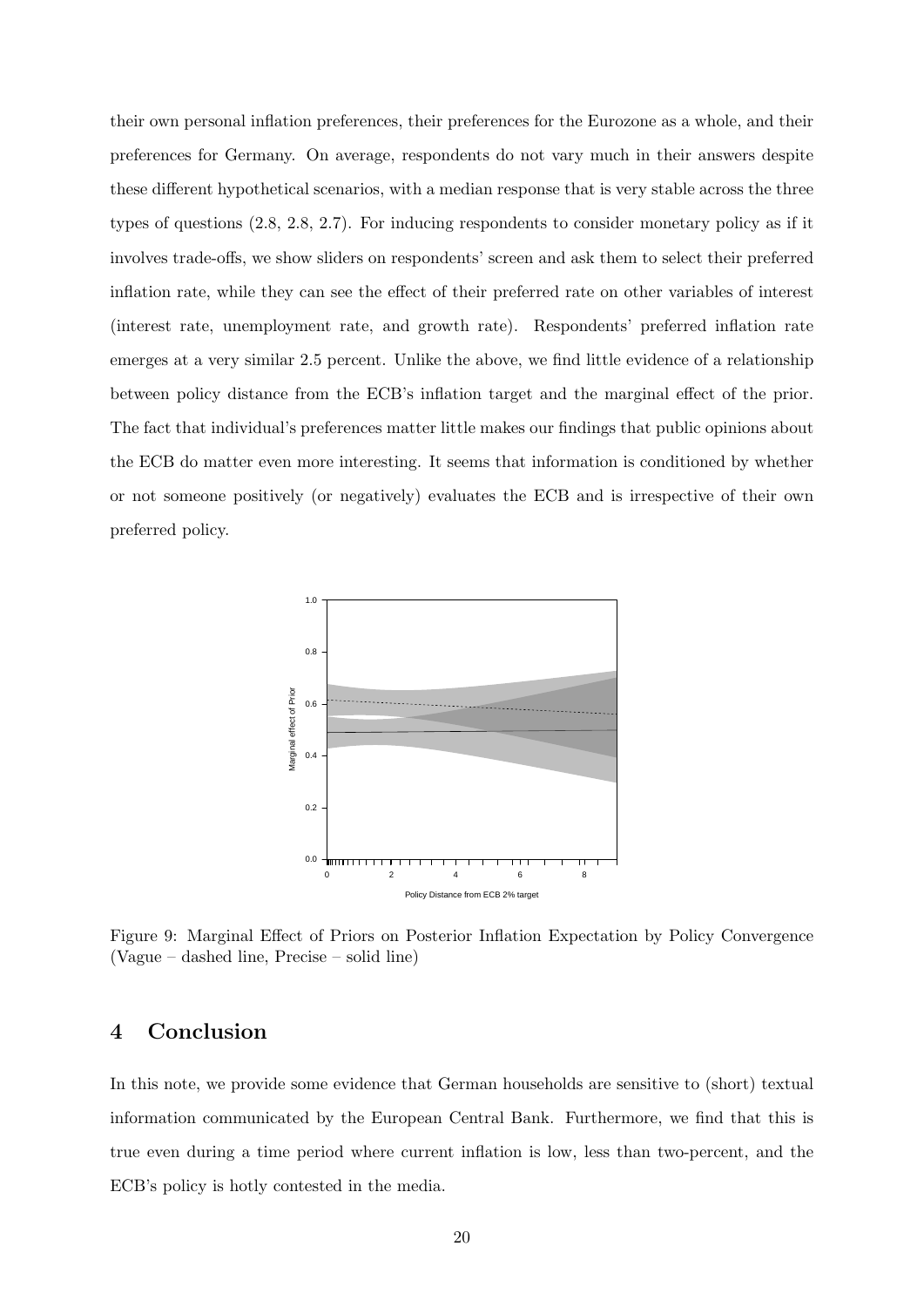We motivated our experiment as a tool to test predictions from different theories, however, we find evidence that both Bayeisan learning and political predispositions matter. Our findings are important for understanding how central banks can help in improving the public's financial literacy. In Bayesian learning, political institutions transfer knowledge to citizens and this knowledge is expected to improve citizens' financial literacy and we find three supporting pieces of evidence which suggests that indeed this occurs. Firstly, people update properly (i.e. in the correct direction) and do so more when more precise information is given. Secondly, individuals that are either supportive of the ECB or less opinionated (the middle category) are more affected by precise information than others. Thirdly, individuals that know more about the economy from private sources, update less, which is also consistent with models of Bayesian learning.

As a warning, however, our evidence also suggest that the central bank's communication policy may be less effective for those that hold stronger negative opinions of the central bank. Potentially mitigating this, we find that communications that are shorter and more precise may go some way in helping respondents update their inflation forecasts correctly, which may act as a counterbalance against negative public opinion of the institution. Interestingly, the German public, and its monetary elites, have become even more critical of the ECB since our study was fielded.[19](#page-22-0) According to our results, elite signals in the German media toting the ineffectiveness of ECB policy may indeed undermine the communication tools the ECB has in its arsenal for stabilizing inflation. Such a finding is therefore analogous to claims that increases in Euroskepticism can reduce the legitimacy of European institutions and also their effectiveness.[20](#page-22-1)

In addition to these empirical contributions, our findings provide a number of new findings for the literature on public opinion. While previous studies suggest that political sophisticates may be more likely to adopt political information by their favored elites, in our experiment, we find little evidence that public information crowds out private sector information for those well informed. We also find surprising stability in households' personal preferences over inflation and we find that households are likely to report consistent preferences and make little distinction between personal inflation preferences, Eurozone inflation, and German inflation. Furthermore, while many studies have examined how non-elected political elites change citizens' opinion,<sup>[21](#page-22-2)</sup> new to this study is testing whether or not central banks can change citizens' understanding of the economy, and how, which also has important knock-on effects of models of politics, for

<span id="page-22-0"></span><sup>19</sup>[German scepticism of the ECB reveals a eurozone paradox](https://www.ft.com/content/f6c5ef44-e066-11e9-9743-db5a370481bc)

<span id="page-22-1"></span><sup>20</sup>Baerg and Hallerberg [2016.](#page-24-17)

<span id="page-22-2"></span><sup>21</sup>Iyengar and Kinder [1987;](#page-24-18) Broockman and Butler [2017.](#page-24-19)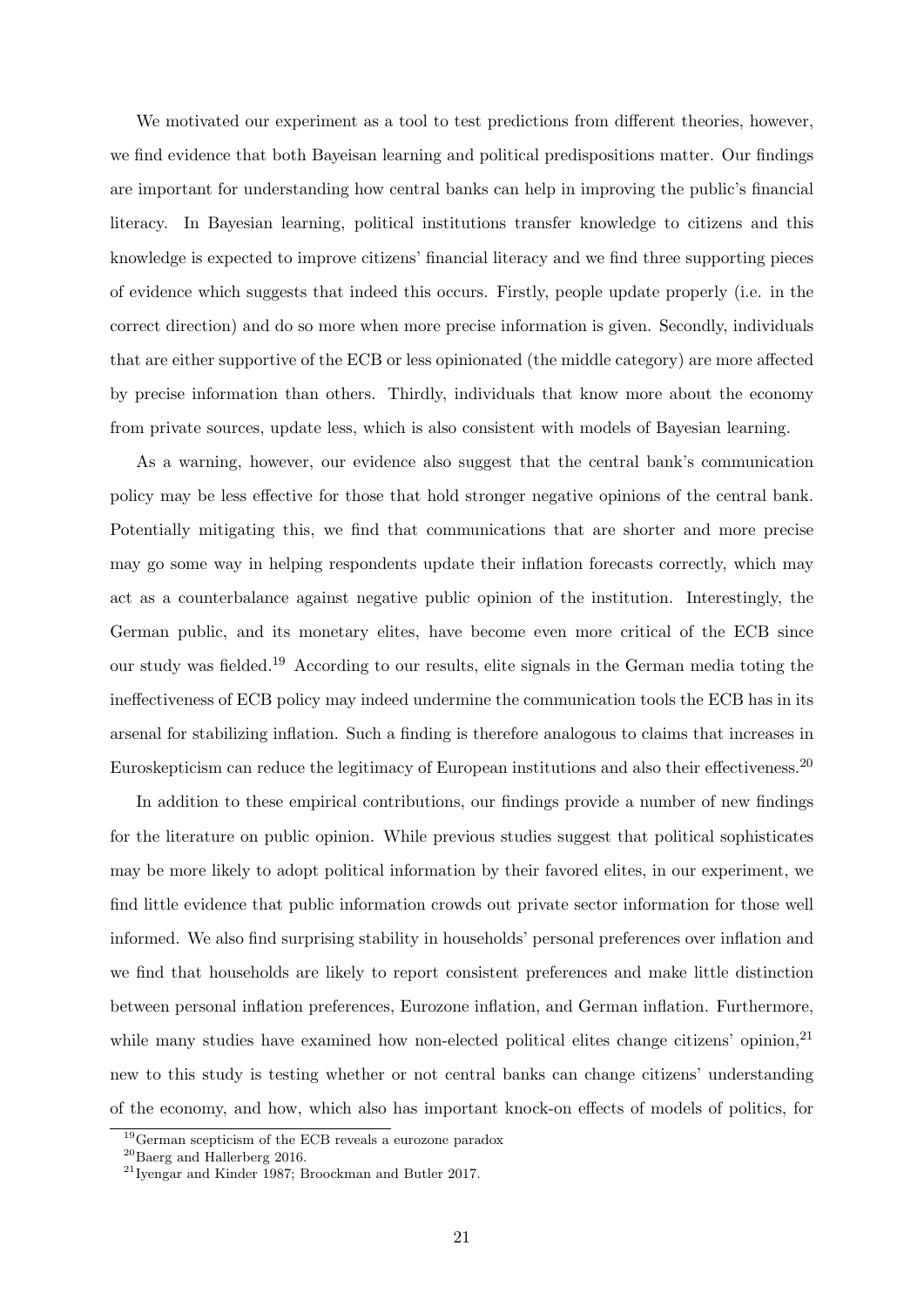example, models of economic voting.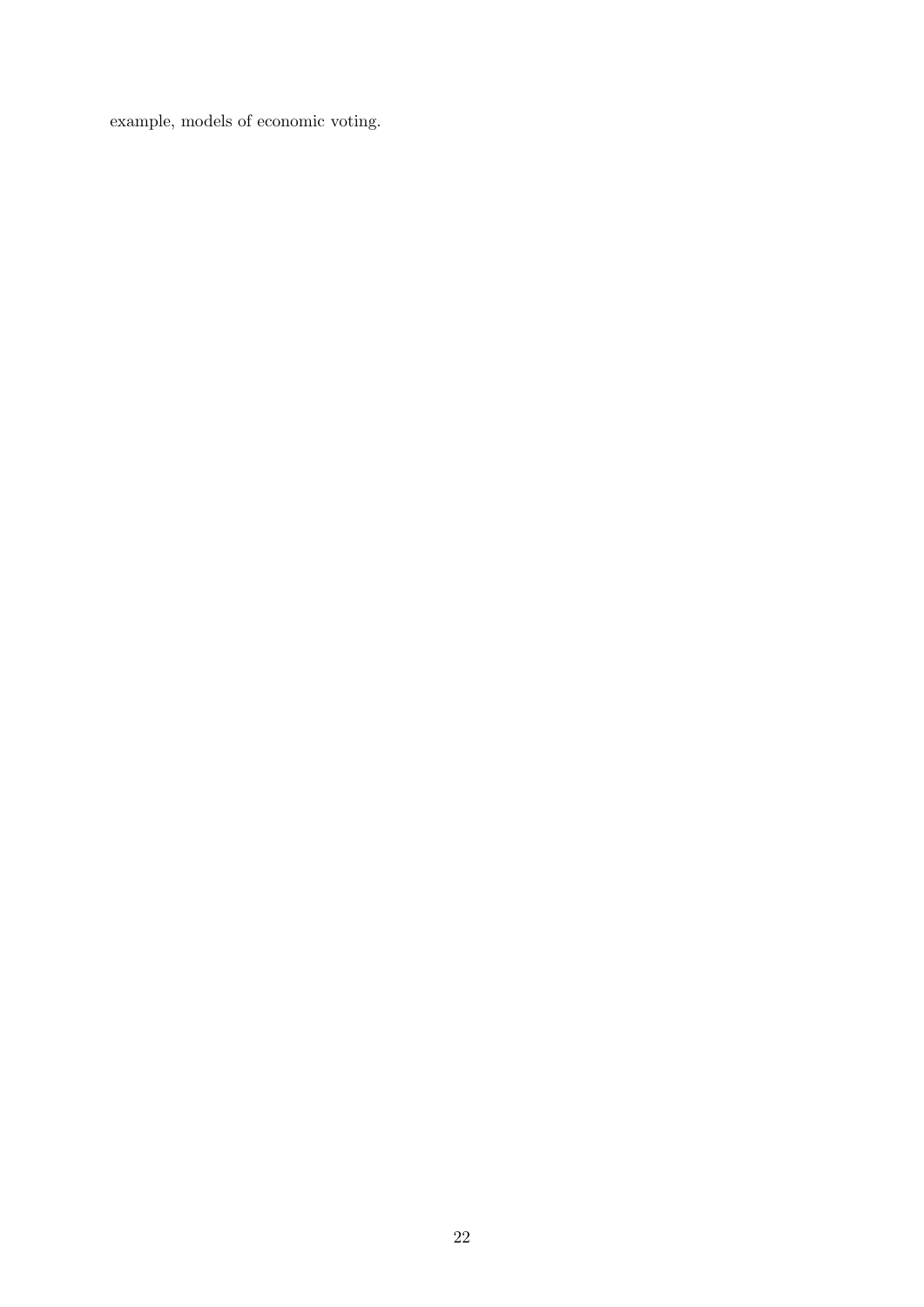### References

- <span id="page-24-5"></span>Armantier, Olivier et al. (2016). "The price is right: Updating inflation expectations in a randomized price information experiment". In: Review of Economics and Statistics 98.3, pp. 503– 523.
- <span id="page-24-3"></span>Bachmann, Rüdiger, Tim O Berg, and Eric R Sims (2015). "Inflation expectations and readiness to spend: Cross-sectional evidence". In: American Economic Journal: Economic Policy 7.1, pp. 1–35.
- <span id="page-24-11"></span>Baerg, Nicole (Forthcoming). Crafting Consensus: Why Central Bankers change their Speech and How Speech changes the Economy. Oxford University Press.
- <span id="page-24-17"></span>Baerg, Nicole Rae and Mark Hallerberg (2016). "Explaining instability in the stability and growth pact: The contribution of member state power and euroskepticism to the euro crisis". In: Comparative Political Studies 49.7, pp. 968–1009.
- <span id="page-24-0"></span>Bearce, David H (2003). "Societal preferences, partisan agents, and monetary policy outcomes". In: International Organization 57.2, pp. 373–410.
- <span id="page-24-1"></span>Bernanke, Ben (2007). Inflation expectations and inflation forecasting. Tech. rep. Board of Governors of the Federal Reserve System (US).
- <span id="page-24-2"></span>Bodea, Cristina and Raymond Hicks (2015). "Price stability and central bank independence: Discipline, credibility, and democratic institutions". In: International Organization 69.1, pp. 35– 61.
- <span id="page-24-19"></span>Broockman, David E and Daniel M Butler (2017). "The Causal Effects of Elite Position-Taking on Voter Attitudes: Field Experiments with Elite Communication". In: American Journal of Political Science 61.1, pp. 208–221.
- <span id="page-24-10"></span>Bulíř, Aleš, Martin Čihák, and David-Jan Jansen (2013). "What drives clarity of central bank communication about inflation?" In: Open Economies Review 24.1, pp. 125–145.
- <span id="page-24-6"></span>Cavallo, Alberto, Guillermo Cruces, and Ricardo Perez-Truglia (2017). "Inflation expectations, learning, and supermarket prices: Evidence from survey experiments". In: American Economic Journal: Macroeconomics 9.3, pp. 1–35.
- <span id="page-24-8"></span>Clark, Robert, Annamaria Lusardi, and Olivia S Mitchell (2017). "Financial knowledge and 401 (k) investment performance: a case study". In: Journal of Pension Economics  $\mathcal{B}$  Finance 16.3, pp. 324–347.
- <span id="page-24-9"></span>Cruijsen, Carin Van der, David-Jan Jansen, Jakob De Haan, et al. (2015). "How much does the public know about the ECB's monetary policy? Evidence from a survey of Dutch households". In: International Journal of Central Banking 11.4, pp. 169–218.
- <span id="page-24-12"></span>De Bruin, Wändi Bruine et al. (2011). "Measuring consumer uncertainty about future inflation". In: Journal of Applied Econometrics 26.3, pp. 454–478.
- <span id="page-24-13"></span>D'Acunto, Francesco et al. (2019). Exposure to daily price changes and inflation expectations. Tech. rep. National Bureau of Economic Research.
- <span id="page-24-16"></span>Ehrmann, Michael and Marcel Fratzscher (2009). "Explaining Monetary Policy in Press Conferences". In: International Journal of Central Banking 5.2, pp. 42–84.
- <span id="page-24-4"></span>Ehrmann, Michael, Michel Soudan, and Livio Stracca (2013). "Explaining European Union citizens' trust in the European Central Bank in normal and crisis times". In: The Scandinavian Journal of Economics 115.3, pp. 781–807.
- <span id="page-24-7"></span>Hastings, Justine S, Brigitte C Madrian, and William L Skimmyhorn (2013). "Financial literacy, financial education, and economic outcomes". In: Annu. Rev. Econ. 5.1, pp. 347–373.
- <span id="page-24-15"></span>Hayo, Bernd and Edith Neuenkirch (2014). "The German public and its trust in the ECB: The role of knowledge and information search". In: Journal of International Money and Finance 47, pp. 286–303.
- <span id="page-24-14"></span>Hobolt, Sara B and Christopher Wratil (2015). "Public opinion and the crisis: the dynamics of support for the euro". In: *Journal of European Public Policy* 22.2, pp. 238–256.
- <span id="page-24-18"></span>Iyengar, S. and Donald Kinder (1987). News that Matters: Television and American Opinion. Chicago: Chicago University Press.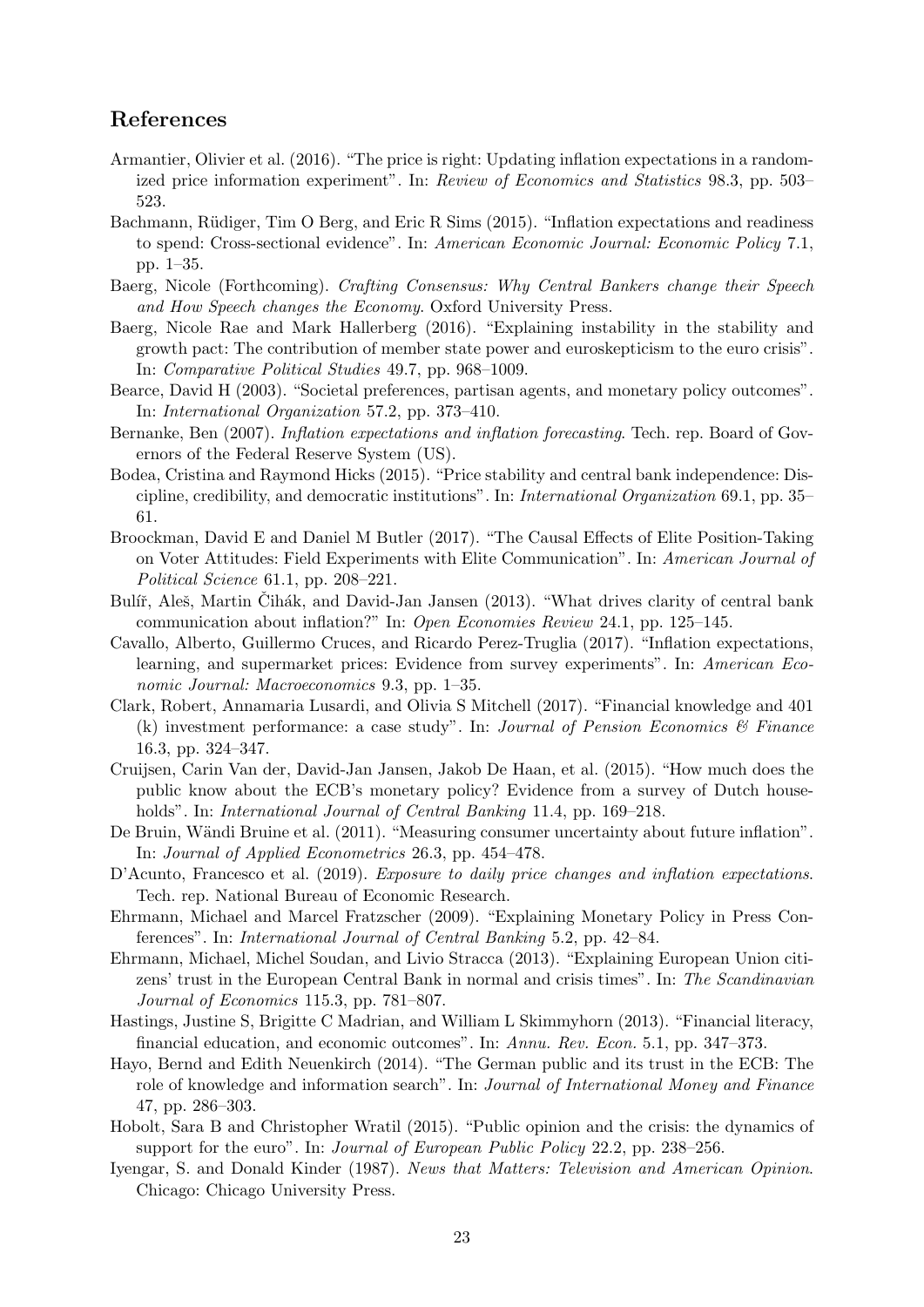- <span id="page-25-0"></span>Jansen, David-Jan (2011). "Does the Clarity of Central Bank Communication Affect Volatility in Financial Markets? Evidence from Humphrey-Hawkins Testimonies". In: Contemporary Economic Policy 29.4, pp. 494–509.
- <span id="page-25-3"></span>Mankiw, N Gregory, Ricardo Reis, and Justin Wolfers (2003). "Disagreement about inflation expectations". In: NBER macroeconomics annual 18, pp. 209–248.
- <span id="page-25-6"></span>Mondak, Jeffery J (1993). "Source cues and policy approval: The cognitive dynamics of public support for the Reagan agenda". In: American Journal of Political Science, pp. 186–212.
- <span id="page-25-2"></span>Montes, GC et al. (2016). "Effects of transparency, monetary policy signalling and clarity of central bank communication on disagreement about inflation expectations". In: Applied Economics 48.7, pp. 590–607.
- <span id="page-25-1"></span>Roos, Michael WM and Ulrich Schmidt (2012). "The Importance of Time-Series Extrapolation for Macroeconomic Expectations". In: German Economic Review 13.2, pp. 196–210.
- <span id="page-25-5"></span>Tverdova, Yuliya V (2012). "The formation of economic perceptions in post-communist countries of east central Europe". In: Political Behavior 34.1, pp. 137–158.
- <span id="page-25-4"></span>Zaller, John (1992). The Nature and Origins of Mass Opinion. Cambridge: Cambridge University Press.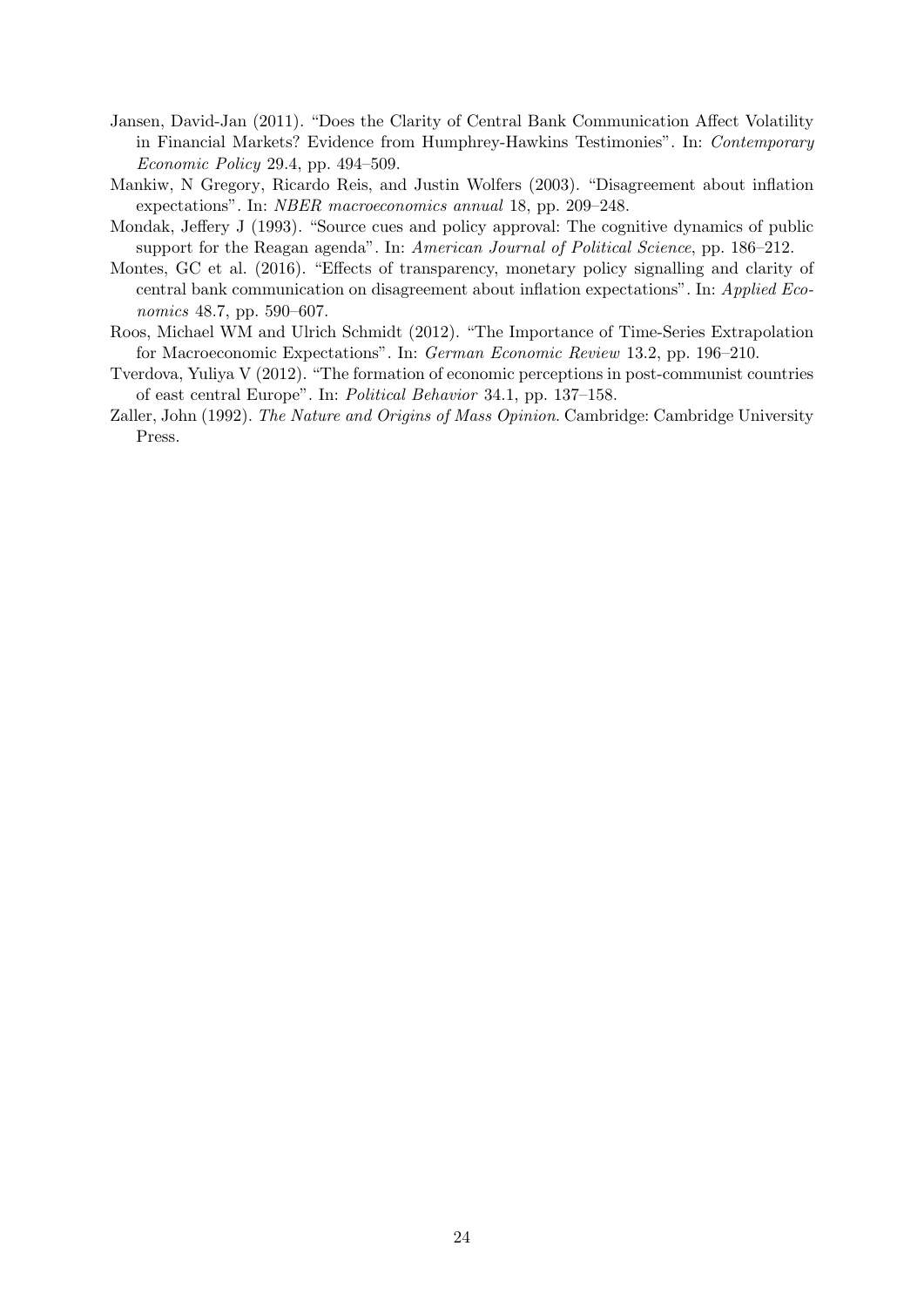# Appendix

# A Statistical appendix

### A.1 Attrition details

|                                 |      |        | 2012 sample 2014 sample Completion rate Cumulative response |
|---------------------------------|------|--------|-------------------------------------------------------------|
| Wave 14 (November 2014)   $948$ | 2627 | 72.4\% | 14.8%                                                       |
| Wave 20 (November 2015)   859   | 2300 | 63.8%  | 13.0%                                                       |
|                                 |      |        |                                                             |

Table A.1: Attrition statistics for the German Internet Panel

### A.2 Wave and treatment statistics

|                     |        | Frequency | Proportion |
|---------------------|--------|-----------|------------|
|                     | Wave 1 |           |            |
| Precise information |        | 1729      | .499       |
| Vague information   |        | 1735      | .501       |
|                     |        | 3464      |            |
|                     |        |           |            |
|                     | Wave 2 |           |            |
| Precise information | short  | 769       | .25        |
|                     | long   | 767       | .25        |
| Vague information   | short  | 768       | .25        |
|                     | long   | 768       | .25        |
|                     |        | 3072      |            |

Table A.2: Wave and treatment statistics

# B Experimental design

### B.1 Questionnaire items

### B.1.1 Wave 1 (November 2014)

- 1. Assessing inflation
	- (a) German original:

Bei den folgenden Fragen besteht Ihre Aufgabe darin, Preisentwicklungen einzuschätzen. Eine Person gibt aktuell 1500 Euro für Lebensmittel und Kleidung sowie für Friseurbesuche pro Monat aus. Wie werden sich diese Ausgaben in 12 Monaten verändern? Geben Sie bitte an, wie viel diese Person für Lebensmittel und Kleidung sowie für Friseurbesuche in 12 Monaten ausgeben wird. Gehen Sie bitte davon aus, dass sich weder die Lebensumstände noch das Konsumverhalten der Person verändern wird, d.h. sie wird in 12 Monaten ähnliche Produkte und Dienstleistungen im gleichen Umfang wie derzeit nutzen. Bei dieser Frage können Sie nur eine Antwort geben.

Ausgaben in 12 Monaten [Answer key:] weniger als 1500 EUR, 1500 EUR, 1515 EUR, 1530 EUR, 1545 EUR, 1560 EUR, 1575 EUR, 1590 EUR, 1605 EUR, 1620 EUR, 1635 EUR, 1650 EUR oder mehr.

2. Inflation expectation, vague/ precise treatment condition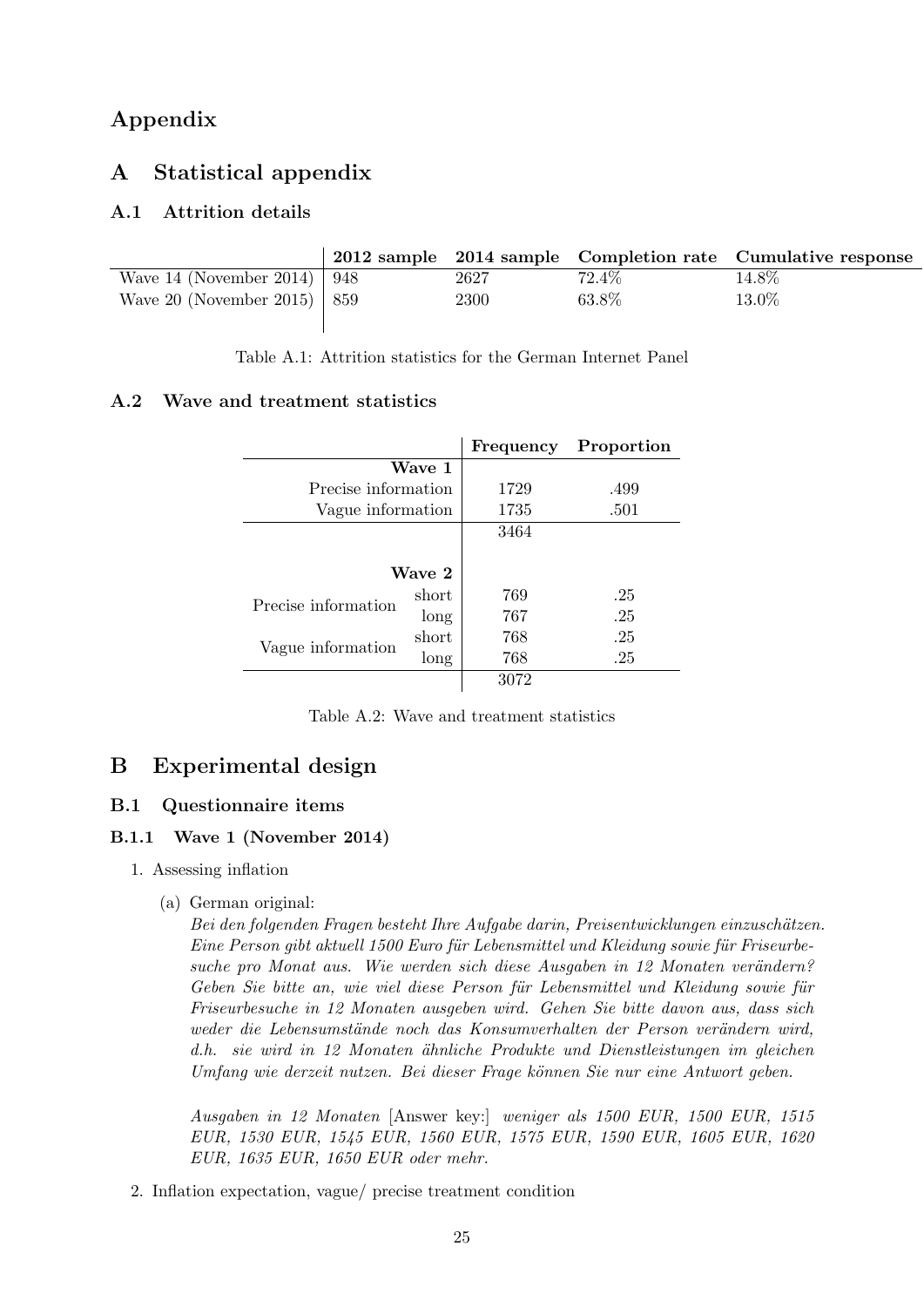(a) German original:

Bei den folgenden Fragen besteht Ihre Aufgabe darin, Preisentwicklungen einzuschätzen. Eine Person gibt aktuell 1500 Euro für Lebensmittel und Kleidung sowie für Friseurbesuche pro Monat aus. Wie werden sich diese Ausgaben in 12 Monaten verändern? Geben Sie bitte an, wie viel diese Person für Lebensmittel und Kleidung sowie für Friseurbesuche in 12 Monaten ausgeben wird. [Anchoring treatment 1 (AT1):]

AT1.1 Vague information:

Die europäische Zentralbank erwartet, dass die wichtigen Zinssätze für eine längere Zeit auf dem gegenwärtigen Level oder darunter liegen werden. Diese Einschätzung beruht auf den insgesamt gedämpften Inflationsaussichten. Die Inflationserwartung für die Eurozone deckt sich mit dem Ziel der Zentralbank die Preissteigerung auf angemessenem Niveau zu halten.

AT1.2 Precise information:

Die europäische Zentralbank erwartet, dass die wichtigen Zinsssätze in den nächsten 6 bis 12 Monaten auf dem gegenw¨artigen Level oder darunter liegen werden. Diese Einschätzung beruht auf den insgesamt gedämpften Inflationsaussichten von derzeit 1 Prozent pro Jahr. Die Inflationserwartung für die Eurozone deckt sich mit dem Ziel der Zentralbank die Preissteigerung nahe 2 Prozent zu halten.

Bei der vorherigen Frage haben Sie angegeben, dass eine Person im [Date, year from now][Answer from question 1] für Lebensmittel und Kleidung ausgeben wird. Dieser Betrag entspricht einer jährlichen Inflationsrate von [Answer from question 1 expressed as inflation rate. Wenn Sie nun die Erwartungen der EZB berücksichtigen, was schätzen Sie: Wie viel Euro wird diese Person für die gleichen Lebensmittel und die gleiche Kleidung im [Date, year from now] bezahlen? Gehen Sie bitte davon aus, dass sich weder die Lebensumstände noch das Konsumverhalten der Person verändern wird, d.h. sie wird in 12 Monaten ähnliche Produkte und Dienstleistungen im gleichen Umfang wie derzeit nutzen. Bei dieser Frage können Sie nur eine Antwort geben.

Ausgaben in 12 Monaten [Answer key:] weniger als 1500 EUR, 1500 EUR, 1515 EUR, 1530 EUR, 1545 EUR, 1560 EUR, 1575 EUR, 1590 EUR, 1605 EUR, 1620 EUR, 1635 EUR, 1650 EUR oder mehr.

- 3. Medium-term inflation expectation
	- (a) German original:

Mit welcher jährlichen Inflationsrate rechnen Sie in 5 Jahren? Bei dieser Frage können Sie nur eine Antwort geben. [Answer key:]  $-1,0,1,2,3,4,5,6,7,8,9,10$  %

- 4. Long-term inflation expectation
	- (a) German original: Mit welcher jährlichen Inflationsrate rechnen Sie in 10 Jahren? Bei dieser Frage können Sie nur eine Antwort geben. [Answer key:]  $-1,0,1,2,3,4,5,6,7,8,9,10\%$
- 5. Manipulation check
	- (a) German original:

Vague information treatment condition:

In einer der vorherigen Fragen haben Sie folgende Informationen gelesen: Die Inflationserwartung für die Eurozone deckt sich mit dem Ziel der Europmäischen Zentralbank, die Preissteigerung auf angemessenem Niveau zu halten.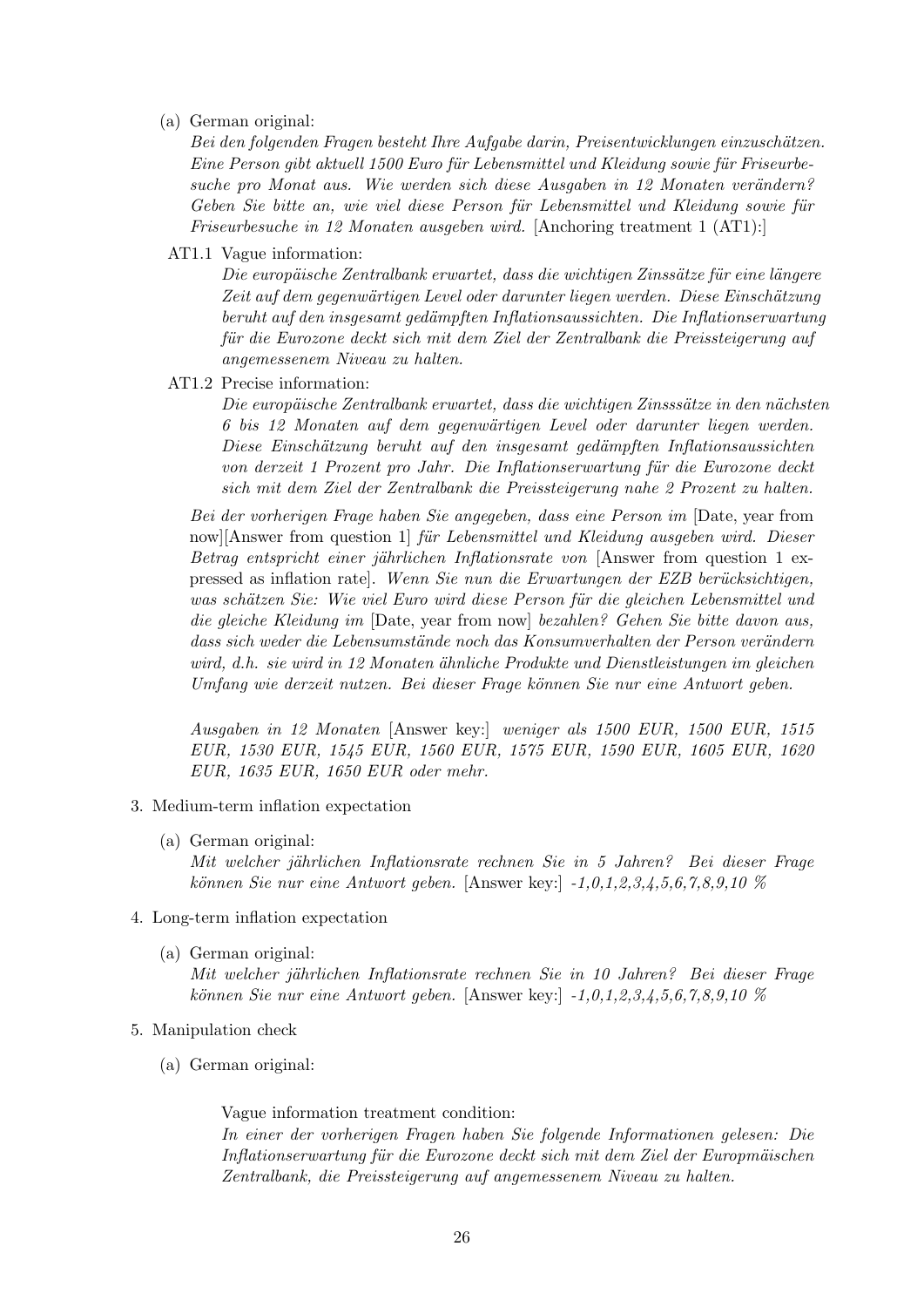Precise information treatment:

In einer der vorherigen Fragen haben Sie folgende Informationen gelesen: Die Inflationserwartung für die Eurozone deckt sich mit dem Ziel der Europäischen Zentralbank, die Preissteigerung nahe 2% zu halten.

Für wie detailliert halten Sie diese Information? Answer key: überhaupt nicht detailliert, wenig detailliert, mäßig detaillier, ziemlich detaillier, sehr detailliert

#### 6. Approval of ECB

(a) German original:

Die Hauptaufgabe der Europäischen Zentralbank (EZB) ist es, dafür zu sorgen, dass die Preise in der gesamten Eurozone stabil bleiben. Das bedeutet, dass die EZB dafür verantwortlich ist, dass sich die Preise über die Zeit nur wenig verändern. Wie erfüllt die EZB Ihrer Meinung nach die Aufgabe, die Preise stabil zu halten? Answer key: sehr gut, gut, weder gut noch schlecht, schlecht, sehr schlecht

- 7. News consumption
	- (a) German original:

Wie oft schauen oder lesen Sie Nachrichten? Answer key: gar nicht, seltener als einmal pro Woche, einmal pro Woche, alle 4-6 Tage, alle 2-3 Tage, einmal am Tag, mehrmals am Tag

- 8. Business news consumption
	- (a) German original:

Wie oft schauen oder lesen Sie Nachrichten zu wirtschaftlichen Themen? Answer key: gar nicht, seltener als einmal pro Woche, einmal pro Woche, alle 4-6 Tage, alle 2-3 Tage, einmal am Tag, mehrmals am Tag

#### B.1.2 Wave 2 (November 2015)

- 1. Preference inflation vs unemployment Germany (CD20100 pref.inflation\_unemployment\_de)
	- (a) German original:

Bei den folgenden Fragen geht es um Inflation. Wenn alles teurer wird spricht man von Inflation und meint damit, dass Sie sich für denselben Geldbetrag weniger kaufen können. Die Stärke der Inflation wird als Inflationsrate bezeichnet. Die Inflation wirkt sich auf die Arbeitslosenrate aus. Üblicherweise sind entweder die Inflationsrate oder die Arbeitslosenrate niedrig, nicht aber beide zum selben Zeitpunkt. Stellen Sie sich vor, dass Sie für Deutschland zwischen zwei extremen Szenarien wählen müssten. Für welches dieser beiden Szenarien würden Sie sich entscheiden? [Answer key: Deutschland hätte in den nächsten 2 Jahren eine Inflationsrate von nur 2% pro Jahr, bei einer gleichzeitigen Arbeitslosenrate von 15%. Deutschland h¨atte in den nächsten 2 Jahren eine Inflationsrate von 15% pro Jahr, bei einer gleichzeitigen Arbeitslosenrate von nur 2%.

- 2. Comprehension inflation vs unemployment trade-off Germany ( $CD20101$  pref-inflation unemployment de or $CD20102$  pref-inflation-unemployment-de-s3
	- (a) German original:

 $Sie$  haben sich bei der vorherigen Frage für das [erste/zweite] Szenario entschieden: Deutschland hätte in den nächsten 2 Jahren eine Inflationsrate von nur  $\left[2/15\right]\%$ pro Jahr, bei einer gleichzeitigen Arbeitslosenrate von [15/2]%. Das [zweite/erste]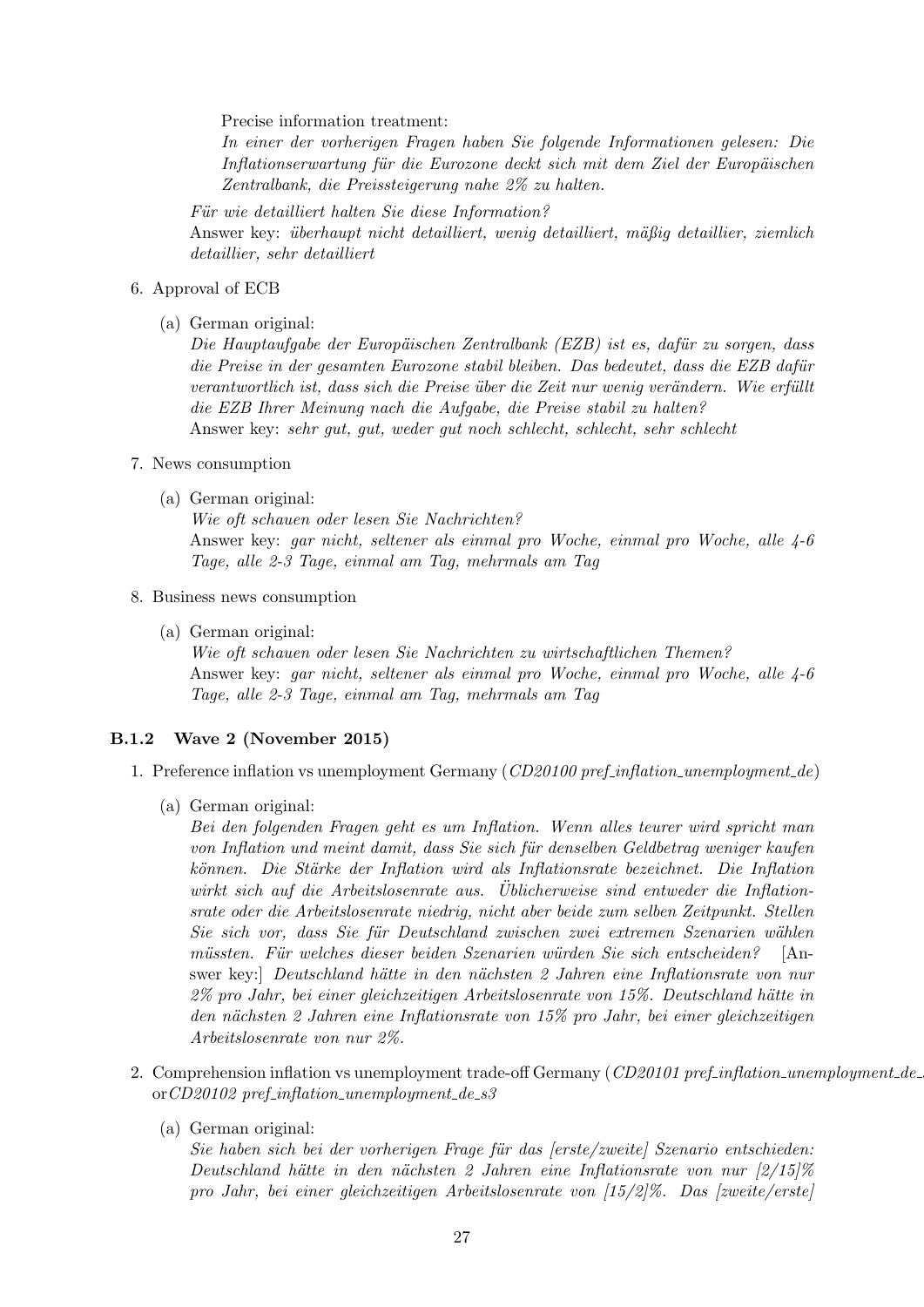Szenario lautete: Deutschland hätte in den nächsten 2 Jahren eine Inflationsrate von [15/2]% pro Jahr, bei einer gleichzeitigen Arbeitslosenrate von nur [2/15]%. Wie hoch müsste die prozentuale Arbeitslosenrate im ersten Szenario mindestens sein, damit Sie sich für das zweite Szenario entscheiden würden? Bitte tragen Sie eine Zahl [zwischen 16 und 100/qrößer als 15] ein. [Answer key:] Integer [16-100/ $>15$ ]

- 3. Preference inflation vs unemployment Eurozone (CD20103 pref.inflation\_unemployment\_eu)
	- (a) German original:

Stellen Sie sich vor, dass Sie für den Euroraum zwischen zwei extremen Szenarien wählen mässten. Für welches dieser beiden Szenarien würden Sie sich entscheiden ? [Answer key:] Der Euroraum hätte in den nächsten 2 Jahren eine Inflationsrate von nur 2% pro Jahr, bei einer gleichzeitigen Arbeitslosenrate von 15%. Der Euroraum hätte in den nächsten 2 Jahren eine Inflationsrate von 15% pro Jahr, bei einer gleichzeitigen Arbeitslosenrate von nur 2%.

- 4. Comprehension inflation vs unemployment trade-off Eurozone  $(CD20104$  pref\_inflation\_unemployment\_de\_s2 or  $CD20105$  pref\_inflation\_unemployment\_de\_s1
	- (a) German original:

Sie haben sich bei der vorherigen Frage für das [erste/zweite] Szenario entschieden: Der Euroraum hätte in den nächsten 2 Jahren eine Inflationsrate von nur  $\left[\frac{2}{15}\right]\%$ pro Jahr, bei einer gleichzeitigen Arbeitslosenrate von [15/2]%. Das [zweite/erste] Szenario lautete: Der Euroraum hätte in den nächsten 2 Jahren eine Inflationsrate von [15/2]% pro Jahr, bei einer gleichzeitigen Arbeitslosenrate von nur [2/15]%. Wie hoch müsste die prozentuale Arbeitslosenrate im ersten Szenario mindestens sein. damit Sie sich für das zweite Szenario entscheiden würden? Bitte tragen Sie eine Zahl [zwischen 16 und 100/größer als 15] ein. [Answer key:] Integer [16-100/ $>15$ ]

- 5. Inflation/interest rate/unemployement rate/growth rate preference Eurozone/Germany  $(CD20106\ pref.inflation\_eu\ or\ CD20107\ pref.inflation\_de)$ 
	- (a) German original:

Die Europäische Zentralbank (EZB) und die Euroländer, wie beispielsweise die Deutsche Bundesbank, legen die wichtigsten Zinssätze für den Euroraum fest. Dieser Zins wird als Leitzins bezeichnet, da er die gesamte Volkswirtschaft beeinflusst. Durch die Erhöhung des Leitzinses macht die Zentralbank das Geld "teurer," das heißt Bürger und Unternehmen nehmen weniger Kredite auf. Damit ist das Geld der Banken weniger gefragt und die Inflation sinkt. In den folgenden zwei Fragen werden Sie gebeten, einmal die Rolle der EZB einzunehmen und den Leitzins für den Euroraum festzulegen und einmal die Rolle der deutschen Bundesbank einzunehmen und entsprechend den Leitzins für Deutschland festzulegen. In der dritten Frage bittet man Sie, einen Leitzins festzulegen, der für Ihre eigene finanzielle Situation am besten ist. Der Leitzins hat einen Einfluss auf die Höhe der Inflation, der Arbeitslosigkeit und des Wirtschaftswachstums im Euroraum und auch in Deutschland.

Stellen Sie sich vor, dass Sie die Rolle der [EZB/Bundesbank] ¨ubernehmen und den Leitzins für *[den Euroraum/Deutschland]* festlegen. Der Leitzins hat einen Einfluss auf die H¨ohe der Inflation, der Arbeitslosigkeit und des Wirtschaftswachstums im Euroraum.

Die vier unten stehenden Linien sind so miteinander verbunden, dass ein höherer Zinssatz zu einer niedrigeren Inflation, einer höheren Arbeitslosenrate und einem niedrigeren Wirtschaftswachstum führt. Ein niedrigerer Zinssatz hat die gegenteiligen Auswirkungen. Bitte klicken Sie auf die [erste/zweite/dritte/vierte] Linie, um Ihren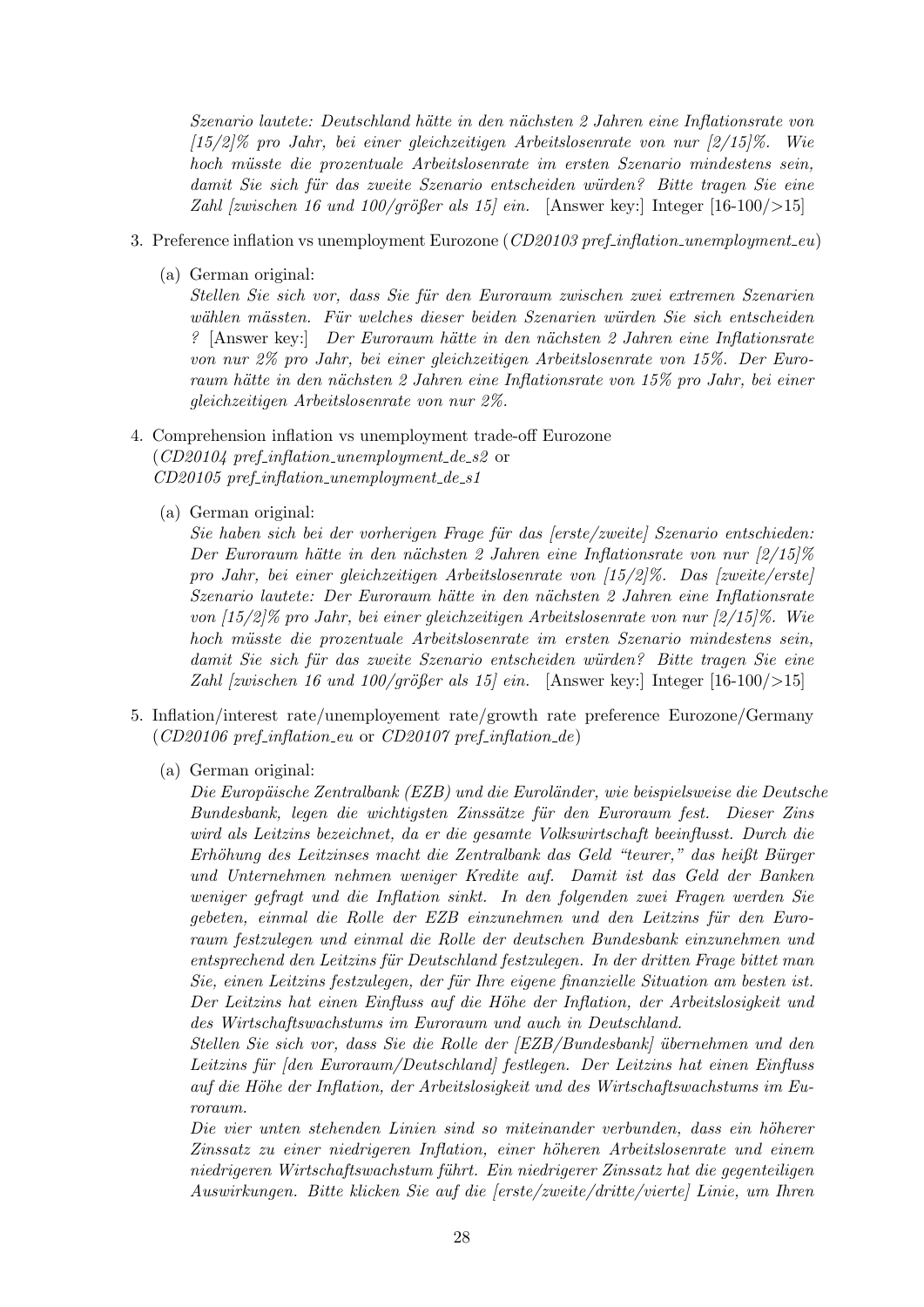bevorzugten Zinssatz auszuwählen. Anschließend können Sie die Werte verändern, indem Sie eines der Vierecke verschieben [order of sliders is randomized]. [Answer key:]

| Zinssatz:            |                                                  |
|----------------------|--------------------------------------------------|
| $-0,5%$              | 4,5%                                             |
|                      |                                                  |
| Inflation:           |                                                  |
| 0.0%                 | 5,0%                                             |
|                      |                                                  |
| Arbeitslosenrate:    |                                                  |
| 4,5%                 | 9,5%                                             |
|                      |                                                  |
| Wirtschaftswachstum: |                                                  |
| $-1,0%$              | 4,0%                                             |
|                      |                                                  |
|                      |                                                  |
|                      |                                                  |
| $\sim$ $\sim$<br>-4  | TINITITY DEPTATE<br><b>BUT IN BILLION BULGEY</b> |

Figure B.1: Example of screen as displayed to respondents to answer question item CD20106 and CD20107

- 6. Preferences personal inflation (CD20108 pref-inflation-personal)
	- (a) German original:

Stellen Sie sich vor, dass man Sie persönlich beauftragt hat, einen Leitzins festzulegen, der für ihre eigene finanzielle Situation am besten ist. Der Leitzins hat einen Einfluss auf die Höhe der Inflation, der Arbeitslosigkeit und des Wirtschaftswachstums in Deutschland. Die vier unten stehenden Linien sind so miteinander verbunden, dass ein höherer Zinssatz zu einer niedrigeren Inflation, einer höheren Arbeitslosenrate und einem niedrigeren Wirtschaftswachstum führt. Ein niedrigerer Zinssatz hat die gegenteiligen Auswirkungen. Bitte klicken Sie auf die [erste/zweite/dritte/vierte] Linie, um Ihren bevorzugten Zinssatz auszuwählen. Anschließend können Sie die Werte verändern, indem Sie eines der Vierecke verschieben [order of sliders is randomized. [Answer key:] See previous question item.

- 7. Weighting inflation/unemployment rate (CD20109 weight unemployment EZB, CD20110 weight inflation EZB, CD201011 weight unemployment EZB, and CD201102 weight inflation EZB)
	- (a) German original:

Die Politik der [EZB/deutschen Bundesregierung] beeinflusst die Inflation und die Arbeitslosenrate. Auf einer Skala von 0 bis 10: Wie stark sollte Ihrer Meinung nach die Verringerung der Inflation und wie stark die Reduzierung der Arbeitslosenrate gewichtet werden?

Die Summe der Antworten muss 10 ergeben. [Answer key:]